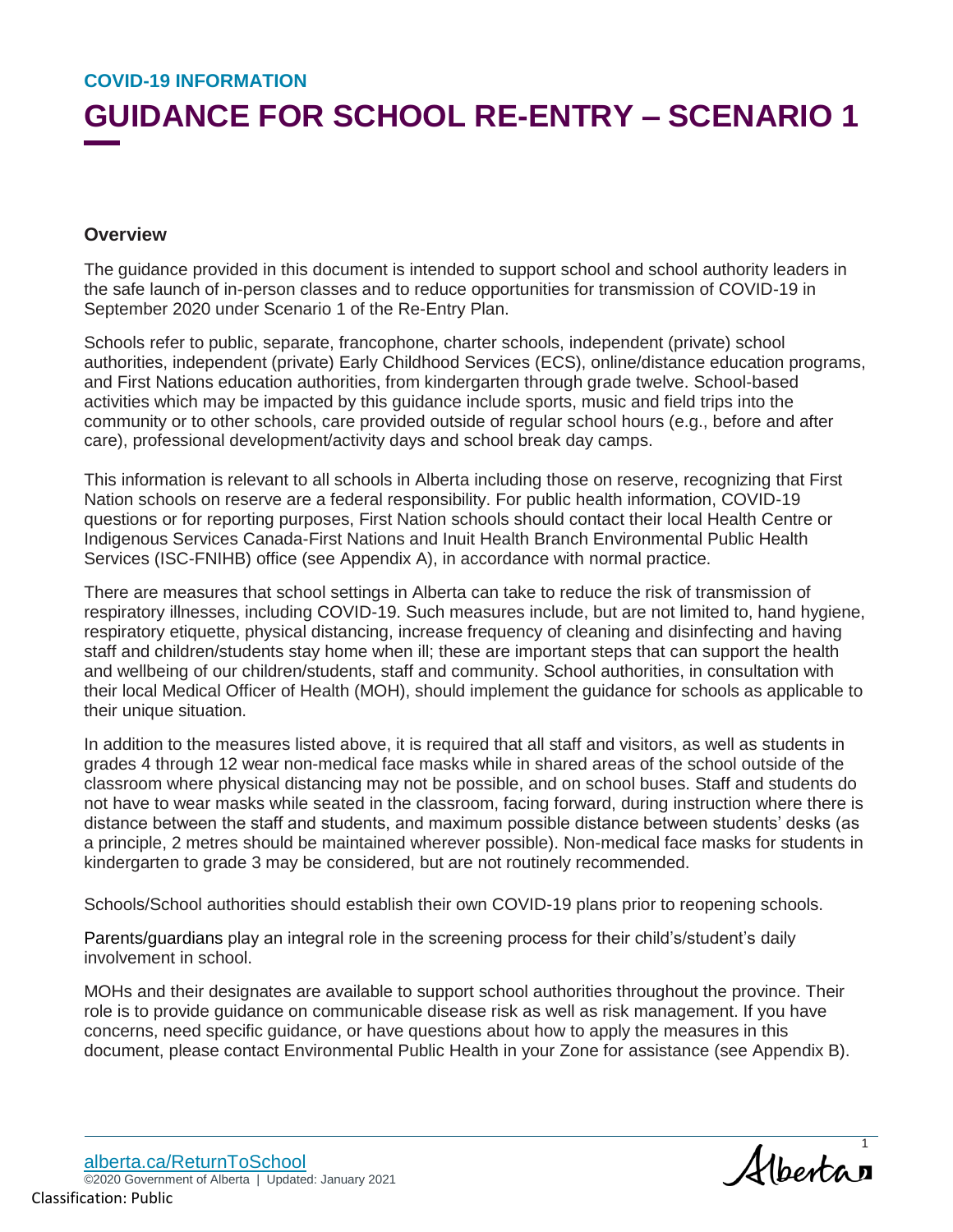## **GUIDANCE FOR SCHOOL RE-ENTRY – SCENARIO 1**

School administrators are expected to follow the guidance provided in the Resource Guide for COVID-19 Cases in School Settings when working with any students, teachers, staff members or visitors who have symptoms of COVID-19 or who test positive for COVID-19. This guidance outlines the specific roles and responsibilities of school administrators, Alberta Health Services (AHS) and Alberta Health, as well as provides templates for the school administrators to use when notifying parents/guardians of COVID-19 cases at the school.

Any school authority/school connected to a confirmed or probable case of COVID-19 will be contacted by Alberta Health Services (AHS). Public health measures for outbreak management are at the discretion of the Zone Medical Officer of Health (MOH); decisions on the need for alternate instructional delivery (e.g., at-home learning) will be made by Government in conjunction with local officials.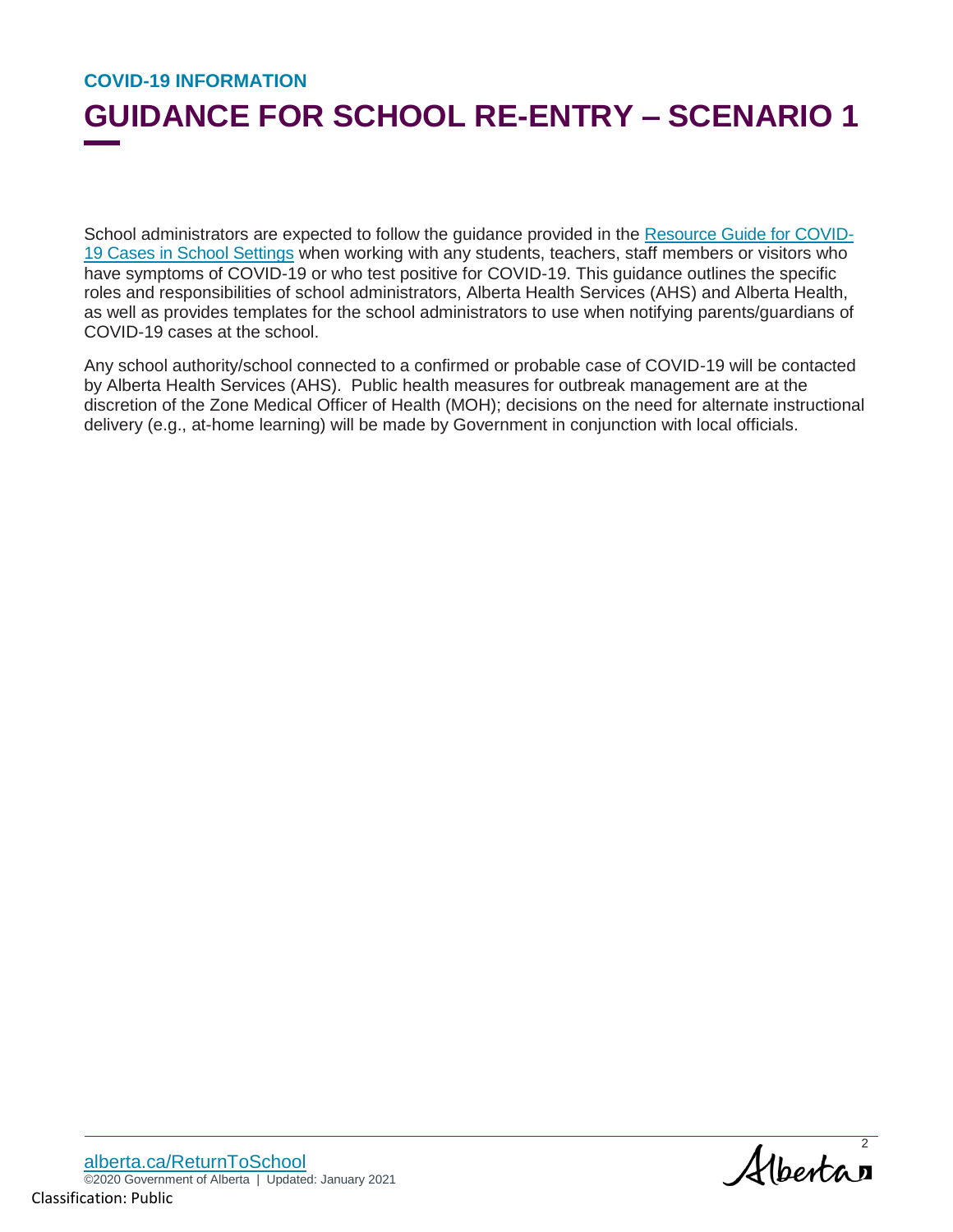## **GUIDANCE FOR SCHOOL RE-ENTRY – SCENARIO 1**

### **COVID-19 Risk Mitigation**

| <b>General Building</b><br><b>Safety</b> | $\bullet$ | HVAC systems should be maintained in accordance with manufacturer<br>operational guidelines. Please refer to the general relaunch guidance for                                                                                                                                                                                                                                                                                                     |
|------------------------------------------|-----------|----------------------------------------------------------------------------------------------------------------------------------------------------------------------------------------------------------------------------------------------------------------------------------------------------------------------------------------------------------------------------------------------------------------------------------------------------|
|                                          |           | additional information on building ventilation.                                                                                                                                                                                                                                                                                                                                                                                                    |
|                                          | $\bullet$ | Schools must develop procedures that outline hand hygiene and<br>cleaning requirements for schools and should address:                                                                                                                                                                                                                                                                                                                             |
|                                          |           | ○ Hand sanitizer containing at least 60% alcohol is recommended as<br>there is evidence that supports effectiveness against COVID-19.<br>Hand sanitizer can help reduce the risk of infection by, or the spread<br>of microorganisms when hand washing is not possible. If parents<br>have questions about their child using alcohol-based hand sanitizer<br>they should contact their school administration to discuss potential<br>alternatives. |
|                                          |           | o A supply of hand sanitizer will be distributed to all school authorities.<br>The volume of hand sanitizer that will be provided to an individual<br>school authority will be based on student population.                                                                                                                                                                                                                                        |
|                                          |           | o Place hand sanitizer in entrances, exits and near high touch<br>equipment such as microwave ovens and vending machines and<br>other high traffic areas.                                                                                                                                                                                                                                                                                          |
|                                          |           | o High contact surfaces (including water fountains);                                                                                                                                                                                                                                                                                                                                                                                               |
|                                          |           | o Washrooms;                                                                                                                                                                                                                                                                                                                                                                                                                                       |
|                                          |           | $\circ$ Shared equipment;                                                                                                                                                                                                                                                                                                                                                                                                                          |
|                                          |           | o Auxiliary spaces and common rooms; and                                                                                                                                                                                                                                                                                                                                                                                                           |
|                                          |           | o Other areas that may apply.                                                                                                                                                                                                                                                                                                                                                                                                                      |
|                                          | $\bullet$ | Increased frequency of cleaning and disinfection of high-touch areas<br>and equipment (e.g., desks, doorknobs, handrails, microwave ovens,<br>vending machines, etc.) inside and outside classrooms.                                                                                                                                                                                                                                               |
|                                          |           | o Disinfectants used must have a Drug Information Number (DIN) with<br>a virucidal claim. Alternatively, 1000 ppm bleach solution can be<br>used.                                                                                                                                                                                                                                                                                                  |
|                                          |           | o Make sure to follow the instructions on the product label to disinfect<br>effectively.                                                                                                                                                                                                                                                                                                                                                           |
|                                          |           | o More information on cleaning and disinfection can be accessed in the<br>General relaunch guidance. Further recommendations are available<br>in the AHS COVID-19 public health recommendations for<br>environmental cleaning of public facilities.                                                                                                                                                                                                |
|                                          |           | Students and staff are required to perform hand hygiene when entering<br>and exiting the school as well as before entering the classroom.                                                                                                                                                                                                                                                                                                          |
|                                          |           |                                                                                                                                                                                                                                                                                                                                                                                                                                                    |

Albertas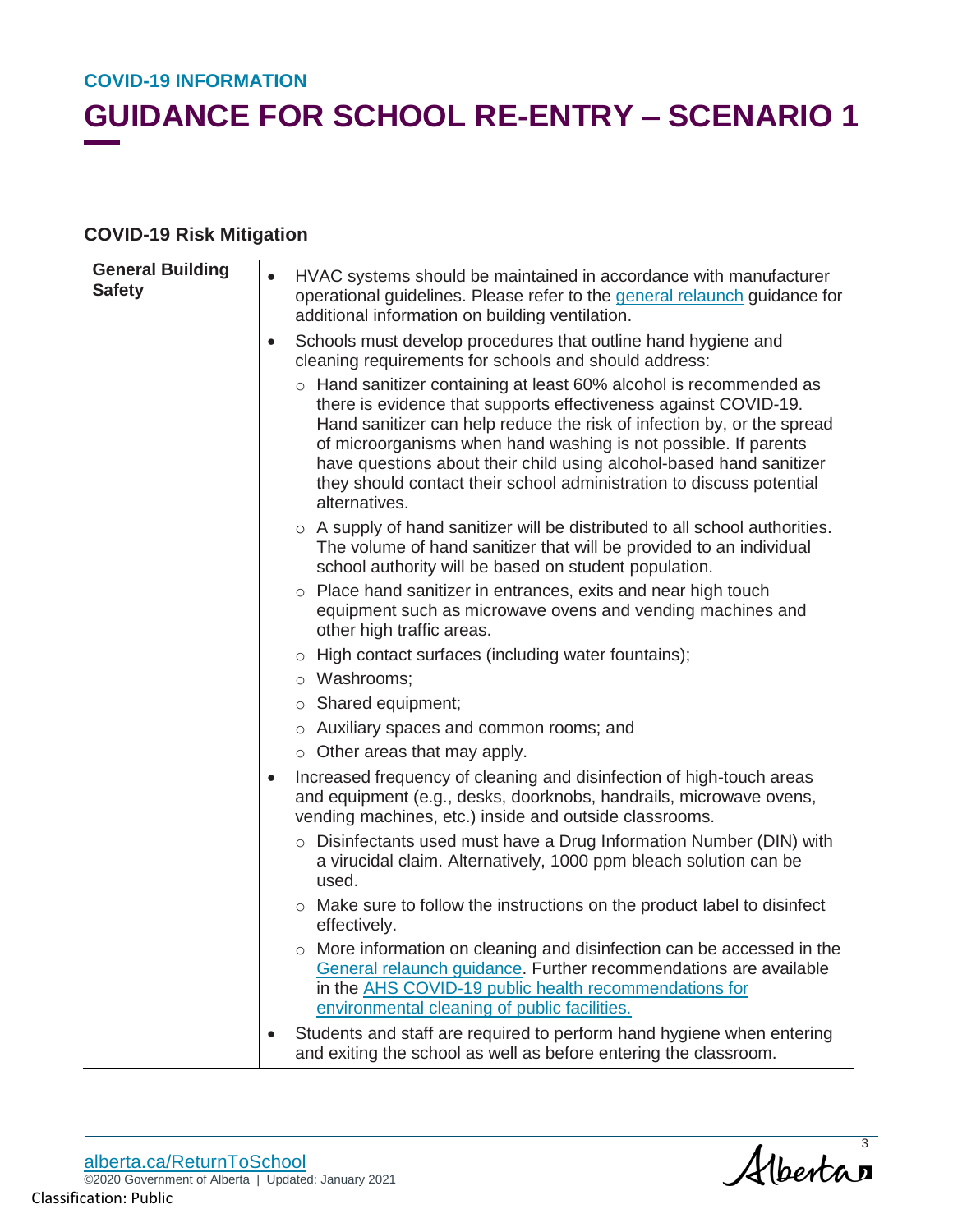|                  | Proper hand hygiene and respiratory etiquette is required and should be<br>$\bullet$<br>regularly promoted among students and staff.                                                                                                                                                                                                                                                                                                                                                                                                                                                                                                                                                        |
|------------------|---------------------------------------------------------------------------------------------------------------------------------------------------------------------------------------------------------------------------------------------------------------------------------------------------------------------------------------------------------------------------------------------------------------------------------------------------------------------------------------------------------------------------------------------------------------------------------------------------------------------------------------------------------------------------------------------|
|                  | Water fountains can remain open. Mouthpieces of drinking fountains are<br>$\bullet$<br>not a major source of virus transmission and require regular cleaning<br>according to manufacturer recommendations.                                                                                                                                                                                                                                                                                                                                                                                                                                                                                  |
|                  | ○ Water fountain knobs and push buttons are considered high-touch<br>surfaces, and should be regularly cleaned and disinfected. Students<br>should be encouraged to fill water bottles rather than having them<br>drink directly from the mouthpiece of a fountain.                                                                                                                                                                                                                                                                                                                                                                                                                         |
|                  | <b>Additional Alberta Health Services resources:</b>                                                                                                                                                                                                                                                                                                                                                                                                                                                                                                                                                                                                                                        |
|                  | o AHS Infection Prevention & Control posters                                                                                                                                                                                                                                                                                                                                                                                                                                                                                                                                                                                                                                                |
|                  | ○ Hand Washing Posters (AHS)                                                                                                                                                                                                                                                                                                                                                                                                                                                                                                                                                                                                                                                                |
|                  | Poster 1                                                                                                                                                                                                                                                                                                                                                                                                                                                                                                                                                                                                                                                                                    |
|                  | Poster <sub>2</sub>                                                                                                                                                                                                                                                                                                                                                                                                                                                                                                                                                                                                                                                                         |
|                  | o How to Hand Wash (AHS) poster                                                                                                                                                                                                                                                                                                                                                                                                                                                                                                                                                                                                                                                             |
|                  | ○ How to use alcohol-based hand rub/sanitizer (AHS) poster                                                                                                                                                                                                                                                                                                                                                                                                                                                                                                                                                                                                                                  |
| <b>Screening</b> | Before leaving home, staff, children/students, visitors, and volunteers<br>$\bullet$<br>who will access the school for work or education, must self-screen for<br>symptoms each day that they enter the school using the applicable<br>checklist for their age group (Child Alberta Health Daily Checklist or<br><b>Adult Alberta Health Daily Checklist).</b>                                                                                                                                                                                                                                                                                                                              |
|                  | Parents and children/students must be provided a copy of the screening<br>$\bullet$<br>tool upon school registration with the expectation that it needs to be<br>completed on a daily basis.                                                                                                                                                                                                                                                                                                                                                                                                                                                                                                |
|                  | Schools must keep records of children's known pre-existing conditions.<br>$\bullet$<br>If a child develops symptoms that could be caused by either COVID-19<br>or by a known pre-existing condition (e.g., allergies), the child should be<br>tested at least once for COVID-19 to confirm that it is not the source of<br>their symptoms before entering or returning to school. This will be<br>considered the student's baseline health. Written confirmation by a<br>physician that a student or staff member's symptoms are due to a<br>chronic illness is not necessary. Repeat testing is not indicated unless<br>the nature of the symptom changes (e.g., a chronic cough worsens). |
|                  | Anyone that reports symptoms should be directed to stay home, seek<br>health care advice as appropriate (e.g., call Health Link 811, or their<br>primary health care practitioner, or 911 for emergency response), and fill<br>out the AHS Online Self-Assessment tool to determine if they should be<br>tested.                                                                                                                                                                                                                                                                                                                                                                            |
|                  | Signs must be posted reminding persons not to enter if they have<br>COVID-19 symptoms, even if symptoms resemble a mild cold.                                                                                                                                                                                                                                                                                                                                                                                                                                                                                                                                                               |

Albertan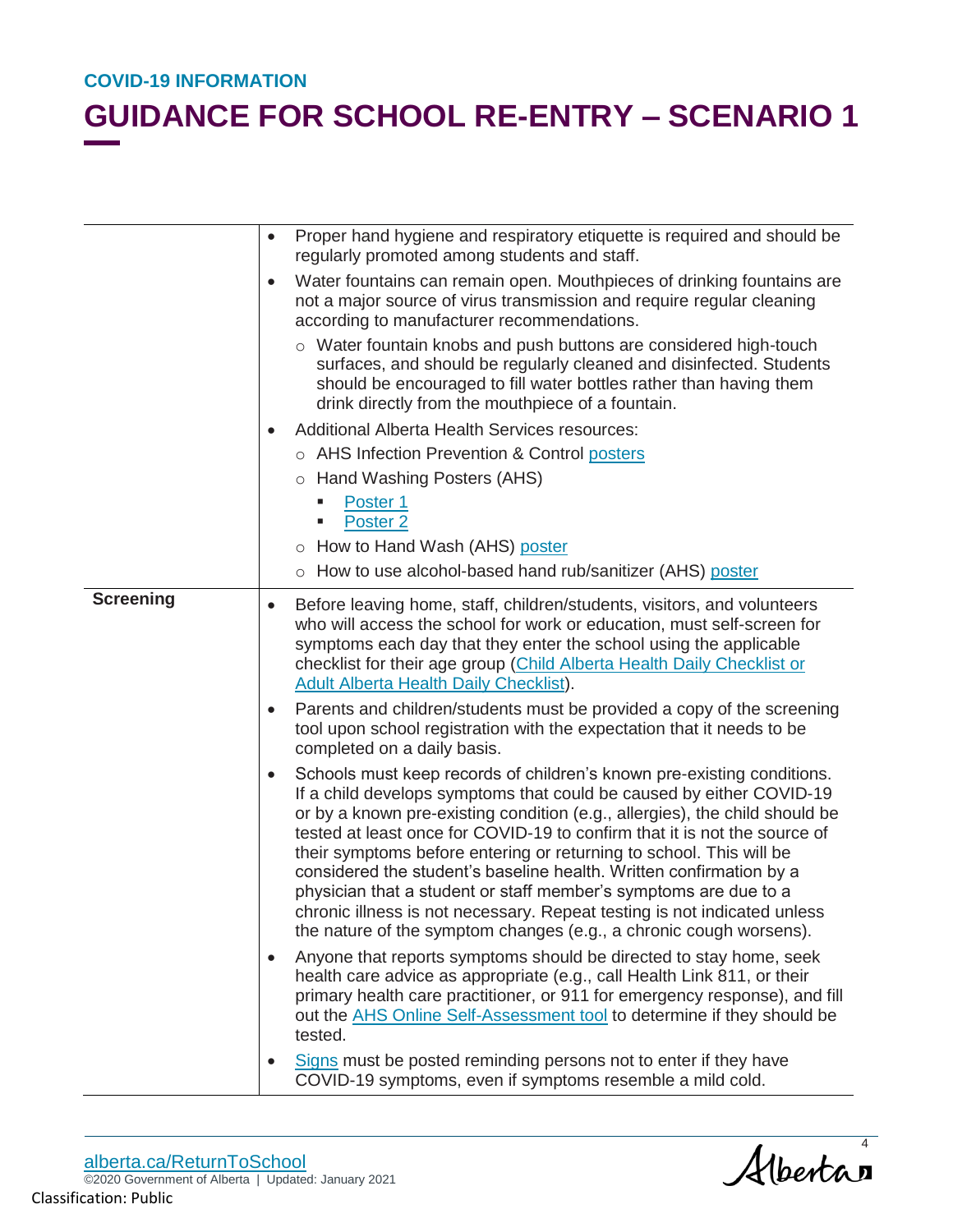| <b>Cohorting</b>                     | The risk of transmission of COVID-19 is reduced by limiting exposure to<br>$\bullet$<br>others.                                                                                                                                                                                                                                                                                                                                                                                                                                                                                                                                                     |
|--------------------------------------|-----------------------------------------------------------------------------------------------------------------------------------------------------------------------------------------------------------------------------------------------------------------------------------------------------------------------------------------------------------------------------------------------------------------------------------------------------------------------------------------------------------------------------------------------------------------------------------------------------------------------------------------------------|
|                                      | Contact tracing is also more feasible when groups (cohorts) are<br>$\bullet$<br>maintained. It is recommended, where possible, that students be<br>cohorted by class.                                                                                                                                                                                                                                                                                                                                                                                                                                                                               |
|                                      | A cohort is defined as a group of students and staff who remain<br>$\bullet$<br>together. The size of the cohort will depend on the physical space of the<br>classroom or learning setting.                                                                                                                                                                                                                                                                                                                                                                                                                                                         |
|                                      | Cohorting will decrease the number of close contacts a case of COVID-<br>19 would have in a school and assist public health officials in their efforts<br>to trace contacts and contain an outbreak. For the purposes of contact<br>tracing, consider limiting capacity of rooms to a number that allows for<br>physical distancing (i.e., less students in a smaller room and more<br>students in a larger room).                                                                                                                                                                                                                                  |
|                                      | Typically a cohort in a school will be a class. Students in high school<br>$\bullet$<br>may be in multiple classes and therefore may belong to multiple cohorts.                                                                                                                                                                                                                                                                                                                                                                                                                                                                                    |
|                                      | Cohorting should be maintained during activities outside the classroom,<br>$\bullet$<br>such as recess and lunch breaks. The cohort concept encourages<br>individuals who cannot maintain 2 metre physical distance when in<br>group settings to interact with the same people within their own cohort<br>group. If students from two different cohorts wish to socialize, they<br>should remain 2 metres apart.                                                                                                                                                                                                                                    |
|                                      | Teachers/staff must not be in a cohort with each other, unless it is<br>$\bullet$<br>required for operational purposes (i.e., a teacher and a teacher's<br>assistant who work with the same classroom cohort).                                                                                                                                                                                                                                                                                                                                                                                                                                      |
| <b>Physical</b><br><b>Distancing</b> | Physical distancing (2 metre spacing) is a useful public health measure<br>$\bullet$<br>to help prevent the spread of disease. Increasing the space between<br>persons decreases the risk of transmission. Where 2 metres is not<br>possible between desks, the greatest possible spacing is recommended.<br>o If 2 metres cannot be arranged between desks/tables, students<br>should be arranged so they are not facing each other (e.g., arranged<br>in rows rather than in small groups of 4 or a semi-circle). This way, if<br>a student coughs or sneezes, they are not likely to cough or sneeze<br>directly on the face of another student. |
|                                      | In situations where physical distancing is not possible (e.g., on the bus,<br>in classrooms and while participating in some sporting activities), extra<br>emphasis on hand hygiene, respiratory etiquette, not participating when<br>ill and cleaning and disinfecting on a regular basis before and after<br>activities is strongly recommended.                                                                                                                                                                                                                                                                                                  |

Albertas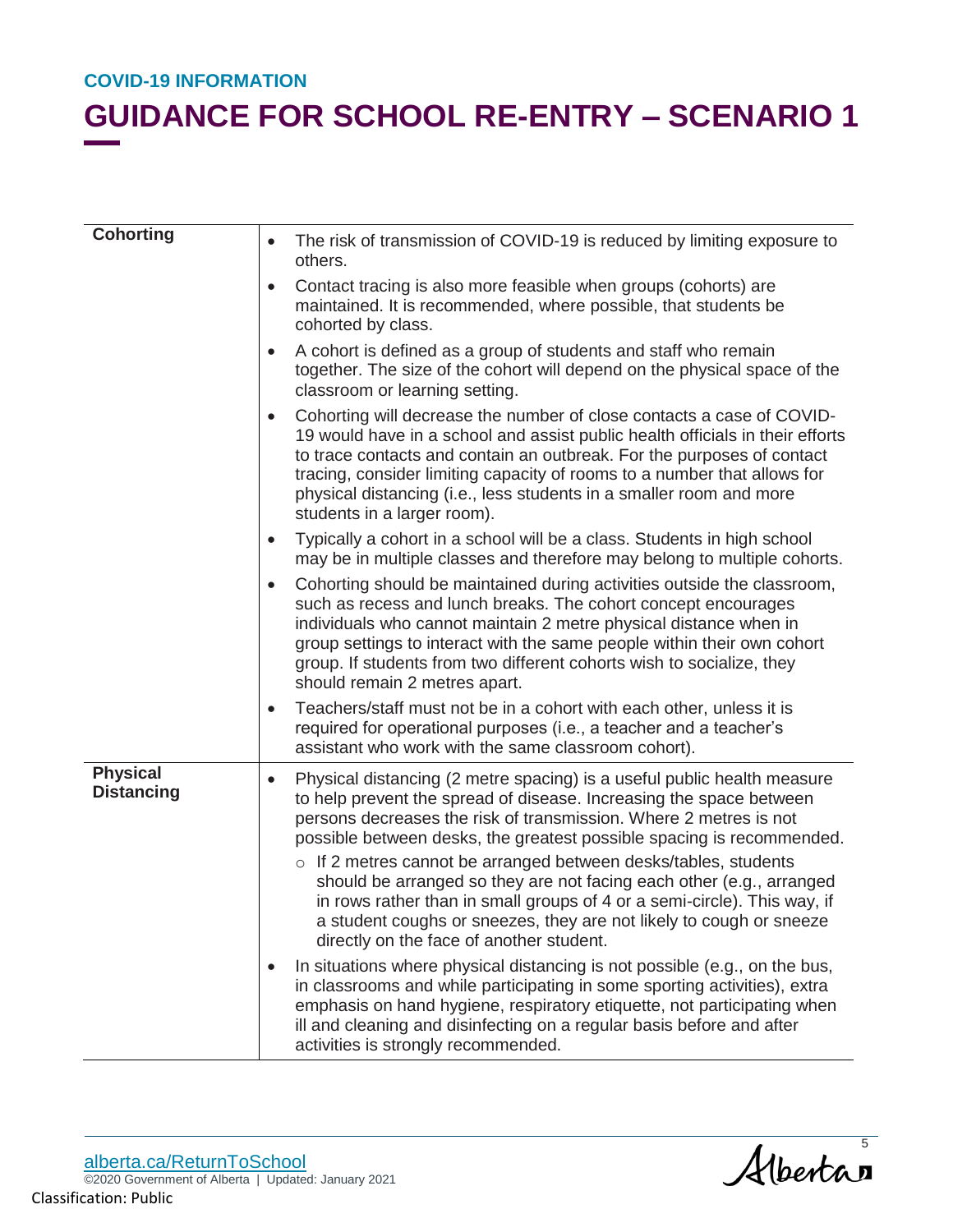|                                  | It is still recommended to maintain physical distancing within a cohort<br>$\bullet$<br>whenever possible to minimize the risk for disease transmission (i.e.,<br>spacing between desks).                                                                                                                                                                              |
|----------------------------------|------------------------------------------------------------------------------------------------------------------------------------------------------------------------------------------------------------------------------------------------------------------------------------------------------------------------------------------------------------------------|
| <b>Non-medical face</b><br>masks | Non-medical face masks can play a role in reducing the transmission of<br>$\bullet$<br>COVID-19 in the community when worn properly and hygiene practices<br>are followed, particularly when consistent physical distancing is not<br>possible.                                                                                                                        |
|                                  | It is required that all students attending grades 4 through 12, staff<br>$\bullet$<br>members and visitors wear non-medical masks while in indoor shared<br>areas of school, outside the classroom, and on a school bus. Please see<br>CMOH Order 33-2020 for additional information.                                                                                  |
|                                  | Non-medical masks are not required while students are seated in the<br>$\bullet$<br>classroom during instruction if following the physical distancing guidance<br>above. If close contact between students, or students and teachers/staff<br>is occurring as a result of classroom activities, non-medical masks<br>should be used for the duration of this activity. |
|                                  | o Two reusable masks per student/staff will be provided by the<br>Government of Alberta. Additional single-use masks will be available<br>at schools if required.                                                                                                                                                                                                      |
|                                  | ○ Masking for this group is required in addition to other strategies that<br>mitigate the risk of transmission of COVID-19, such as physical<br>distancing, cohorting where possible, daily screening, hygiene, and<br>enhanced cleaning.                                                                                                                              |
|                                  | o There is increasing evidence that older students may be more likely<br>to transmit COVID-19 than younger students, and are at a higher risk<br>of significant disease than younger students.                                                                                                                                                                         |
|                                  | o When non-medical face masks are used, hands should be cleaned<br>before and after putting it on and taking it off. Avoid touching the<br>mask once it is on. Masks should be changed after they become wet<br>or soiled.                                                                                                                                             |
|                                  | $\circ$ After removing a reusable non-medical face mask that will be re-worn<br>prior to washing, it should be placed into a clean, breathable bag or<br>container (allows for evaporation) for storage. Consider using a bag<br>that can be washed. All masks should have two distinct sides, one<br>side that touches the face and one that faces outwards.          |
|                                  | $\circ$ Do not reuse masks that are wet or soiled prior to laundering. A wet<br>or soiled mask that requires laundering should be placed into a<br>sealed bag or container where it is stored until it can be taken home<br>and washed.                                                                                                                                |
|                                  | Disposable masks that are damaged or dirty should be discarded into<br>$\circ$<br>a garbage bin that is lined with a plastic bag.                                                                                                                                                                                                                                      |

Albertan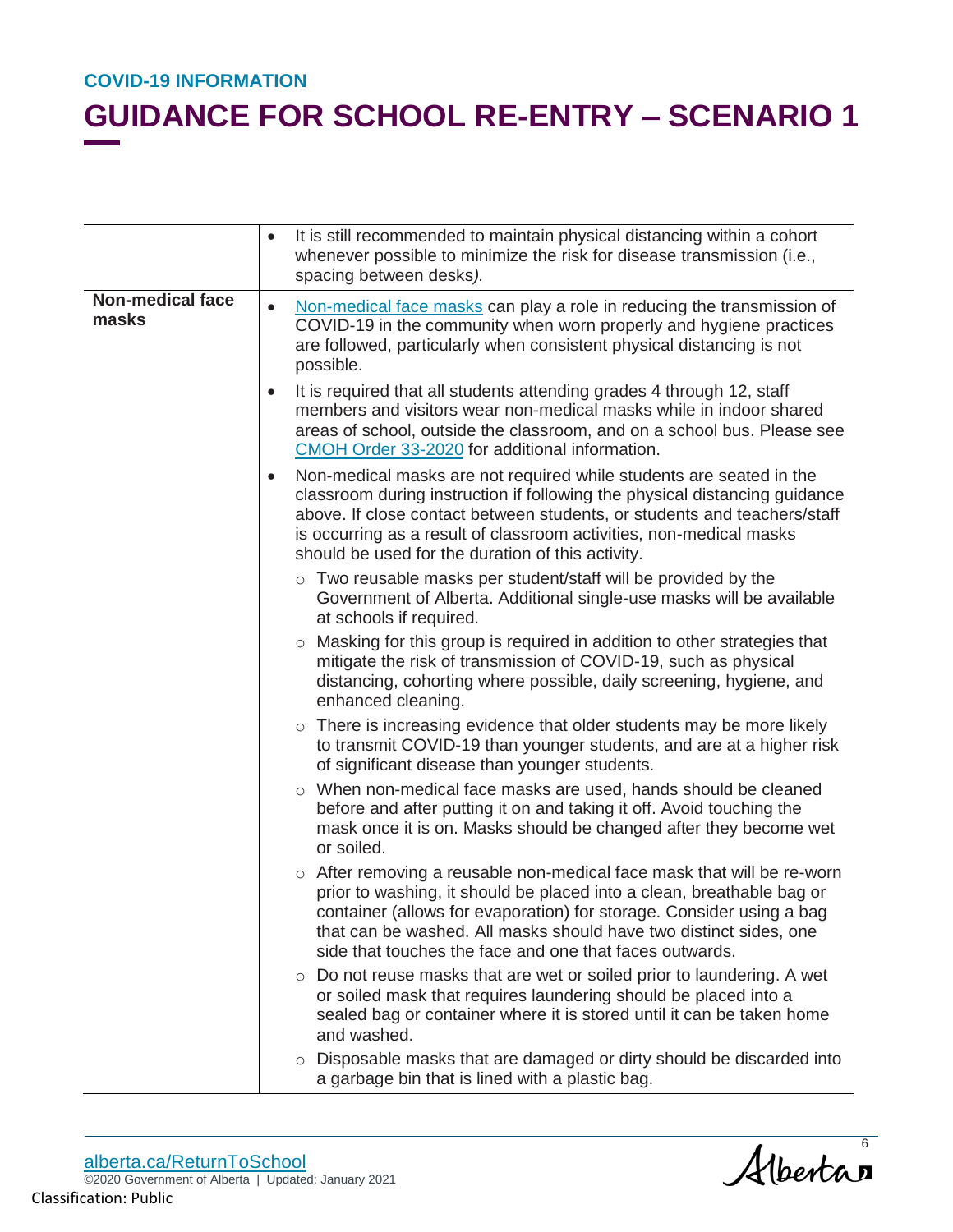## **GUIDANCE FOR SCHOOL RE-ENTRY – SCENARIO 1**

|           | o A very small number of individuals may not be able to wear masks<br>due to sensory or health issues. Face shields are not considered to<br>be equivalent to non-medical face masks. It is important to comply<br>with other personal preventative practices such as frequent hand<br>hygiene and physical distancing as much as possible.                                     |
|-----------|---------------------------------------------------------------------------------------------------------------------------------------------------------------------------------------------------------------------------------------------------------------------------------------------------------------------------------------------------------------------------------|
|           | o Additional guidance on non-medical face masks is available here.                                                                                                                                                                                                                                                                                                              |
| $\bullet$ | Exceptions to the mask requirement for students in grades 4 through 12,<br>staff and all visitors include:                                                                                                                                                                                                                                                                      |
|           | o Persons who are unable to place, use or remove a non-medical face<br>mask without assistance;                                                                                                                                                                                                                                                                                 |
|           | $\circ$ Persons unable to wear a non-medical face mask due to a mental or<br>physical concern or limitation;                                                                                                                                                                                                                                                                    |
|           | o Persons consuming food or drink in designated areas;                                                                                                                                                                                                                                                                                                                          |
|           | o Persons engaged in physical exercise;                                                                                                                                                                                                                                                                                                                                         |
|           | o Persons seated at a desk or table within a classroom or place where<br>instruction is taking place and where the desks, tables and chairs are<br>arranged in a manner to prevent persons who are seated from facing<br>each other, and to allow the greatest possible distance between<br>seated persons;                                                                     |
|           | o Persons providing or receiving care or assistance where a non-<br>medical face mask would hinder that caregiving or assistance, and                                                                                                                                                                                                                                           |
|           | o Persons separated from every other person by a physical barrier.                                                                                                                                                                                                                                                                                                              |
| $\bullet$ | Persons seeking a mask exception at a school should discuss their<br>request with the school administration. For further information on<br>seeking a mask exception, see Implementing School Re-Entry<br>Guidance.                                                                                                                                                              |
| $\bullet$ | Non-medical face masks may be considered but are not routinely<br>required for younger students in grades K through 3. It is recommended<br>that these students instead adhere to the other public health strategies<br>that mitigate the risk of transmission of COVID-19, such as cohorting,<br>hand hygiene and respiratory etiquette to reduce the risk of<br>transmission. |
|           | $\circ$ Masks are not routinely required for younger students in grades K<br>through 3 due to difficulties with proper fit, compliance, and less virus<br>transmission among younger children.                                                                                                                                                                                  |
|           | o Younger children may not be able to avoid touching their mask, and<br>this could end up increasing the risk of virus transmission more than<br>not wearing a mask at all.                                                                                                                                                                                                     |
|           | Non-medical face masks are encouraged for younger children in the<br>$\circ$<br>community for brief, casual interactions where physical distancing is<br>not possible or is unpredictable. While these children are usually                                                                                                                                                     |

alberta.ca/ReturnToSchool ©2020 Government of Alberta | Updated: January 2021 Classification: Public

Albertan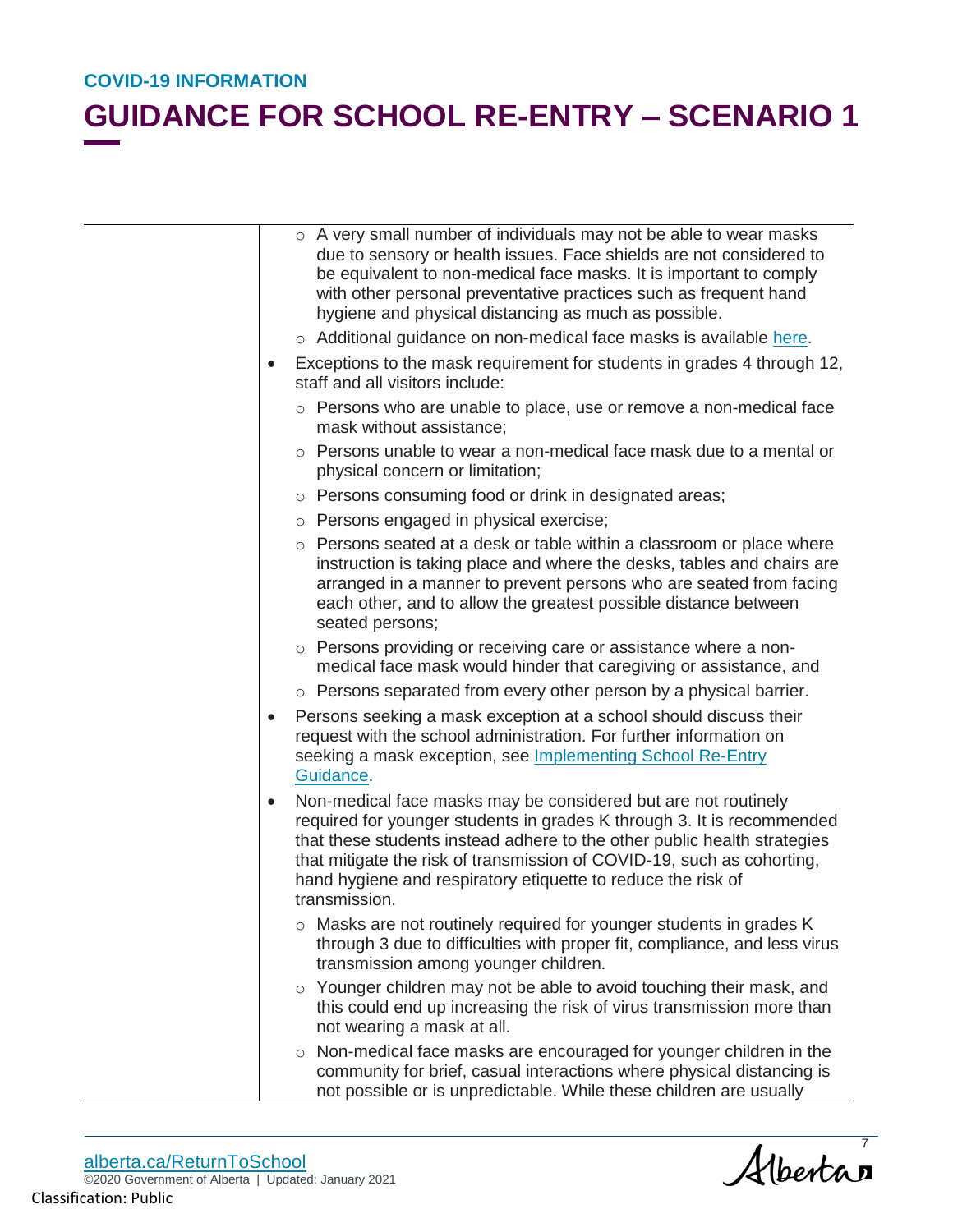|                                                                              | supervised by parents/guardians who can ensure proper mask use,<br>young children in school settings may not always be under direct<br>supervision and teachers may not be able to consistently monitor<br>mask use in this group.                                                                                                                                                                                                                                                                                                                         |
|------------------------------------------------------------------------------|------------------------------------------------------------------------------------------------------------------------------------------------------------------------------------------------------------------------------------------------------------------------------------------------------------------------------------------------------------------------------------------------------------------------------------------------------------------------------------------------------------------------------------------------------------|
|                                                                              | o Parents/guardians who are considering non-medical face masks for<br>their child in grades K through 3 should make their choice based on a<br>risk assessment, including the child's ability to consistently use the<br>non-medical face mask correctly and safely during the day, which<br>may be dependent on various factors such as age, maturity, physical<br>ability and comprehension.                                                                                                                                                             |
|                                                                              | Individuals wearing non-medical masks may still be considered close<br>$\bullet$<br>contacts if they are exposed to a case of COVID-19.                                                                                                                                                                                                                                                                                                                                                                                                                    |
|                                                                              | School administrators should develop a plan to ensure that students<br>$\bullet$<br>who are hearing impaired or may rely on facial cues are able to<br>communicate with others in areas where non-medical face masks are<br>being worn, or have their educational needs met when teachers are<br>wearing non-medical face masks in the classroom. This may include the<br>use of transparent masks. As with other non-medical face masks, it is<br>important that transparent masks cover the nose and mouth, as well as<br>fit securely against the face. |
|                                                                              | School staff should monitor for and address any discrimination or<br>$\bullet$<br>bullying associated with a student either wearing or not wearing a non-<br>medical face mask.                                                                                                                                                                                                                                                                                                                                                                            |
|                                                                              | Parents/guardians should be encouraged to help their children become<br>$\bullet$<br>comfortable with wearing a mask. Masks should not be worn by anyone<br>who is unable to remove the mask without assistance (e.g., due to age,<br>ability or developmental status).                                                                                                                                                                                                                                                                                    |
|                                                                              | Schools should consult their designated Occupational Health and Safety<br>$\bullet$<br>department for mask-wearing policies and other personal protective<br>equipment policies for their staff.                                                                                                                                                                                                                                                                                                                                                           |
| <b>Expectations for</b><br>drop-off/pick-up<br>and entry areas at<br>schools | Schools should develop procedures for drop-off that support physical<br>$\bullet$<br>distancing where possible between all persons (except household<br>members).                                                                                                                                                                                                                                                                                                                                                                                          |
|                                                                              | Consider strategies to support physical distancing such as staggering<br>$\bullet$<br>drop-off and pick-up times and locations, or put in place other protocols<br>to limit contact between staff/parents/guardians/children/students as<br>much as possible.                                                                                                                                                                                                                                                                                              |
| In-person<br>learning                                                        | Schools should develop procedures and plans for in-person learning that<br>$\bullet$<br>supports physical distancing where possible, and to separate cohorts to<br>the greatest extent possible.                                                                                                                                                                                                                                                                                                                                                           |

Albertan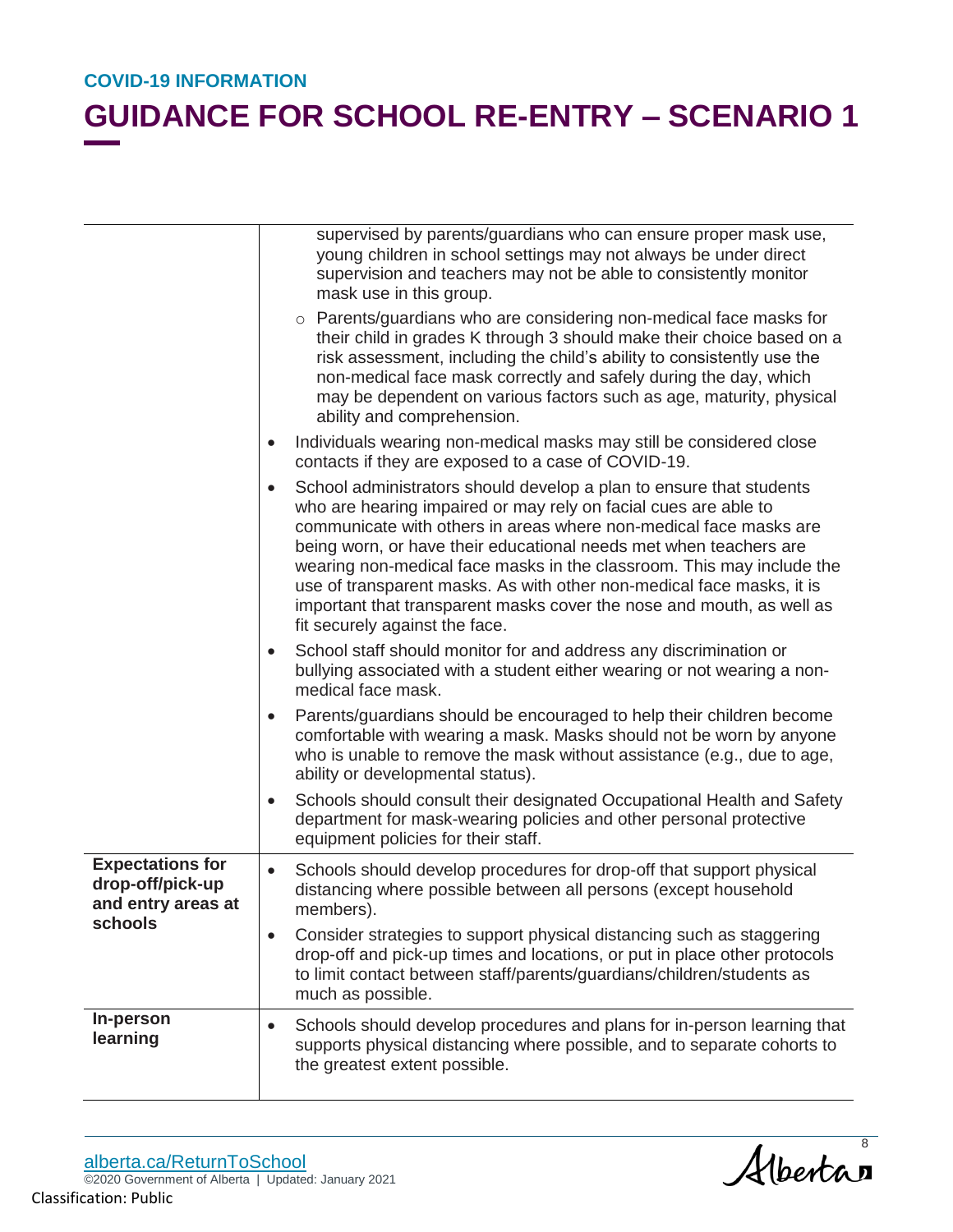|           | Consider how to best address traffic flow throughout the schools. This<br>may include one-way hallways and designated entrance and exit doors.<br>Note that it is important not to reduce the number of exits and ensure the<br>fire code is adhered to.                                                                                                                                               |
|-----------|--------------------------------------------------------------------------------------------------------------------------------------------------------------------------------------------------------------------------------------------------------------------------------------------------------------------------------------------------------------------------------------------------------|
| $\bullet$ | If two or more people from different cohorts are required to come within<br>2 metres of one another for the purposes of instruction, practice or<br>undertaking examinations, additional protections must be instituted such<br>as engineering controls (such as plexiglass barriers or partitions), or<br>administrative controls (adapting the activity to minimize or eliminate<br>close contacts). |
| $\bullet$ | For activity planning, staff should ask themselves the following questions<br>to determine the risk of the activities and whether they are allowed to<br>proceed:                                                                                                                                                                                                                                      |
|           | o Does the activity involve shared surfaces or objects frequently<br>touched by hands?                                                                                                                                                                                                                                                                                                                 |
|           | ○ Can an activity be modified to increase opportunities for physical<br>distancing?                                                                                                                                                                                                                                                                                                                    |
|           | $\circ$ What is the frequency/possibility to clean high touch surfaces (e.g.,<br>electronic devices, instruments, equipment, toys)?                                                                                                                                                                                                                                                                    |
|           | Off-site activities (e.g., field trips) must follow the school guidance, as<br>well as any sector-specific guidance relevant to the location of the field<br>trip, including physical distancing, use of non-medical face masks,<br>cohorting, hand hygiene, respiratory etiquette and enhanced cleaning<br>and disinfection.                                                                          |
|           | o Individual classroom cohorts should be maintained during<br>transportation to and from any external field trip site, as well as at the<br>location of the field trip site.                                                                                                                                                                                                                           |
|           | $\circ$ Organizations providing off-site activities should comply with the<br>general relaunch guidance and sector-specific guidance, and should<br>implement the same measures in the school guidance.                                                                                                                                                                                                |
|           | o An organization or facility should only host one classroom cohort at a<br>time, or should take clear steps to separate multiple groups to ensure<br>they do not use shared areas (e.g., washrooms, lunch rooms, etc.).                                                                                                                                                                               |
|           | o Staff at the off-site activity must maintain physical distancing of at<br>least 2 metres from the students and staff in the classroom cohort.                                                                                                                                                                                                                                                        |
|           | ○ Hold activities outdoors as much as possible.                                                                                                                                                                                                                                                                                                                                                        |
|           | Organizations providing off-site activities must develop procedures to<br>address staff that become symptomatic during the field trip.                                                                                                                                                                                                                                                                 |
|           | o Schools must develop procedures to address students or staff<br>developing symptoms during the field trip; plans should include a<br>designated area to isolate the ill individual, what extra supplies may                                                                                                                                                                                          |

Albertan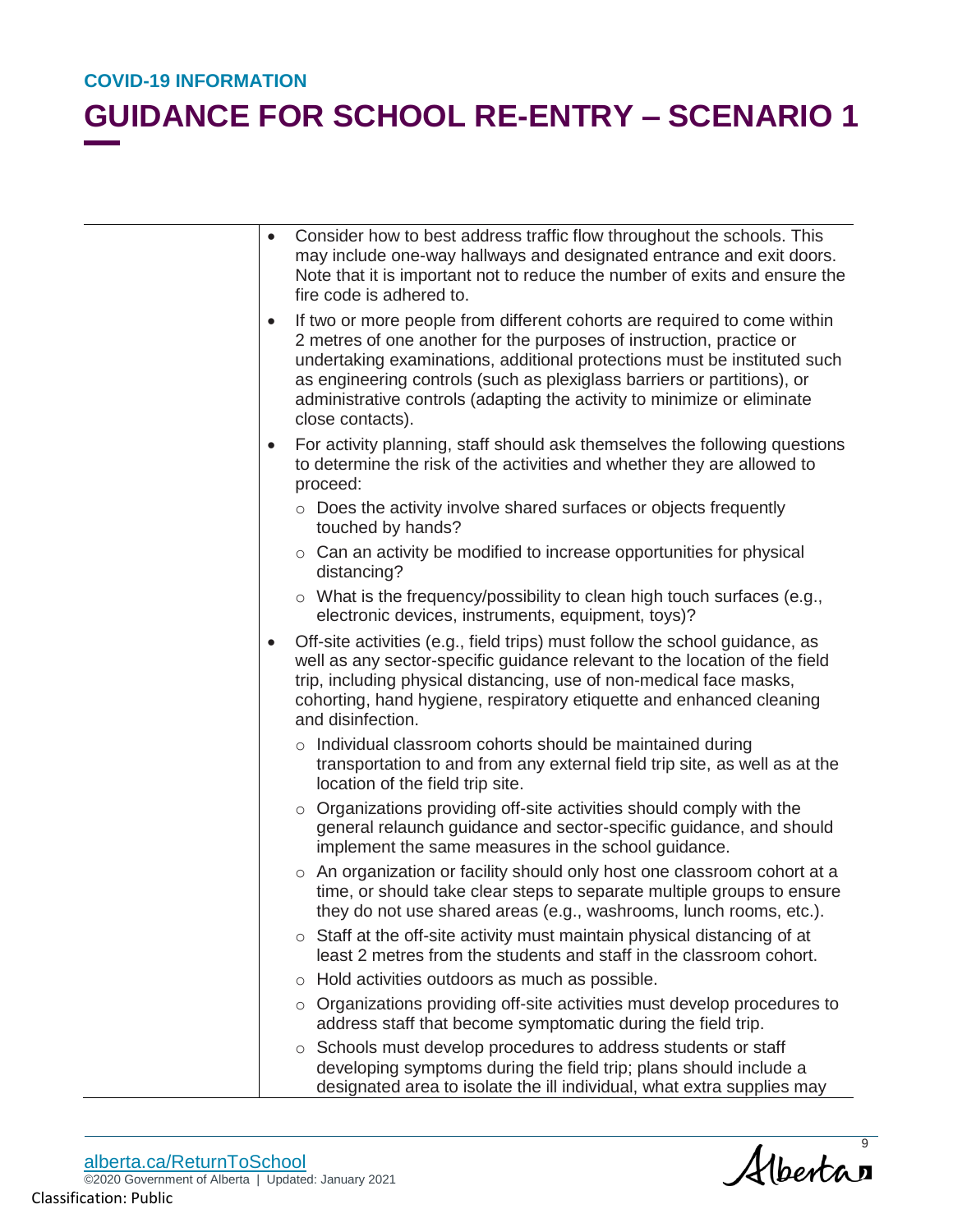## **GUIDANCE FOR SCHOOL RE-ENTRY – SCENARIO 1**

| be needed (e.g., mask for the child, mask/face shield for the<br>individual attending to the child, etc.), how to notify a parent/guardian<br>and how the ill child will be transported home from the off-site activity. |  |
|--------------------------------------------------------------------------------------------------------------------------------------------------------------------------------------------------------------------------|--|
| In-school field trips may also occur. All visitors to the school are<br>$\bullet$<br>expected to follow the public health measures that are in place for the<br>school.                                                  |  |
| Stagger lunch/snack breaks to maintain physical distancing among<br>$\bullet$<br>children/students.                                                                                                                      |  |
| Singing and playing wind instruments in close proximity to others are<br>$\bullet$<br>considered to be higher-risk activities and should be carefully managed:                                                           |  |
| o Organizers of these activities should adhere to the Guidance for<br>singing and vocal performance and the Guidance for instrumental<br>music.                                                                          |  |
| $\circ$ Singers and wind instrument musicians must keep 2 metres away<br>from other performers and individuals at all times.                                                                                             |  |
| o In indoor settings, groups should not sing or play wind instruments for<br>more than 30 minutes at a time, with a 10-minute break afterwards to<br>allow for air exchange in the room.                                 |  |
| $\circ$ All singers, including students in kindergarten through grade 3,<br>should wear masks when singing indoors.                                                                                                      |  |
| A solo singer or vocalist can perform without a mask if alone in a<br>dedicated space or room (e.g., a constructed acrylic plastic room).                                                                                |  |
| $\circ$ Wind instrument musicians should cover the bell of their instrument<br>with thin, tightly woven fabric covers while playing.                                                                                     |  |
| ○ Karaoke should not occur at this time.                                                                                                                                                                                 |  |
| ○ Audiences at performances should be strongly discouraged from<br>singing along.                                                                                                                                        |  |
| $\circ$ Informal singing activities should be avoided.                                                                                                                                                                   |  |
| o Hand-held microphones should not be shared. This includes between<br>event announcers, emcees and entertainers/performers.                                                                                             |  |
| Podium or stand microphones can be shared, but should not be<br>touched by speakers.                                                                                                                                     |  |
| o Although local authorities may have exceptions for certain children<br>from masking during regular school activities, everyone participating<br>in singing should wear a mask.                                         |  |
| Singing activities should have a leader (such as a teacher or<br>$\circ$<br>conductor) to ensure guidance and precautions like distancing and<br>masking are consistently followed.                                      |  |
| $\circ$ Performances (e.g., concerts) should adhere to the respective<br>guidance on indoor and outdoor performances.                                                                                                    |  |

alberta.ca/ReturnToSchool ©2020 Government of Alberta | Updated: January 2021 Classification: Public

Albertan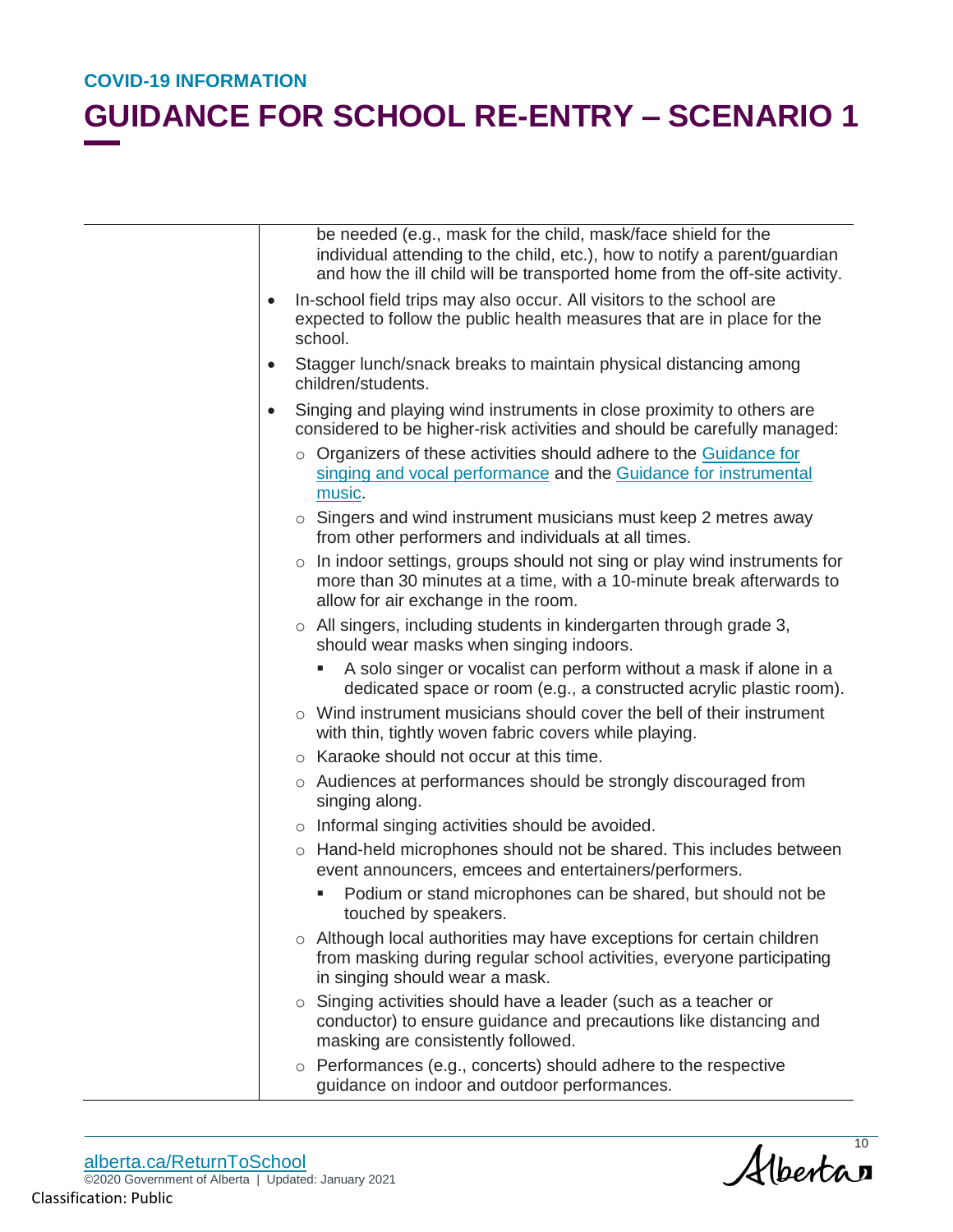| <b>Expectations for</b>                                           | The public is allowed into the school following established protocols.<br>$\bullet$                                                                                                                                               |
|-------------------------------------------------------------------|-----------------------------------------------------------------------------------------------------------------------------------------------------------------------------------------------------------------------------------|
| visitors and other<br>service providers<br>entering the<br>school | The public should not enter the school if they are ill.<br>$\bullet$                                                                                                                                                              |
|                                                                   | Parents/guardians can attend the school if they are required.<br>$\bullet$                                                                                                                                                        |
|                                                                   | o When a visitor enters the school they should be asked to use the<br>applicable checklist for their age group (Child Alberta Health Daily<br>Checklist or Adult Alberta Health Daily Checklist) before they enter<br>the school. |
|                                                                   | $\circ$ If a visitor answers YES to any of the questions, the individual must<br>not be admitted into the school.                                                                                                                 |
|                                                                   | $\circ$ All visitors must wear a mask.                                                                                                                                                                                            |
|                                                                   | A record of all visitors should be kept.                                                                                                                                                                                          |
|                                                                   | $\circ$ The school should screen service providers, including delivery drivers<br>and independent contractors using the Adult Alberta Health Daily<br>Checklist before they enter the school.                                     |
|                                                                   | $\circ$ If a service provider answers YES to any of the questions, the<br>individual must not be admitted into the school.                                                                                                        |
|                                                                   | In the case of a delivery driver answering YES, the driver/school will<br>$\circ$<br>make alternate delivery arrangements.                                                                                                        |
| <b>Risk mitigation</b><br>for high traffic<br>areas in school     | Schools should institute controls to promote physical distancing between<br>$\bullet$<br>all attendees in areas in and outside of the classroom, including<br>hallways, washrooms, and common areas. This may include:            |
| facilities                                                        | ○ Staggering start and end-times for classes to avoid crowded<br>hallways.                                                                                                                                                        |
|                                                                   | Posting signs, using stanchions and marking floors.<br>$\circ$                                                                                                                                                                    |
|                                                                   | Removing and restaging seating in public areas to prevent gathering.<br>$\circ$                                                                                                                                                   |
|                                                                   | Considering limiting bathroom occupancy at any one time.<br>$\circ$                                                                                                                                                               |
|                                                                   | Use of non-medical face masks for all staff and students in grade 4-<br>$\circ$<br>12 in high traffic areas.                                                                                                                      |
| <b>Expectations</b><br>for shared use<br>equipment                | Use of shared items or equipment is to be avoided where possible.                                                                                                                                                                 |
|                                                                   | Equipment that must be shared should be cleaned and disinfected after<br>each use.                                                                                                                                                |
|                                                                   | Students and staff are required to perform hand hygiene before and<br>$\bullet$<br>after using shared equipment.                                                                                                                  |
|                                                                   | Arrangements for storage of personal items should be made.<br>$\bullet$                                                                                                                                                           |
|                                                                   | Children/students should be provided with an area for storing personal<br>$\bullet$<br>items.                                                                                                                                     |
| <b>Auxiliary Spaces</b>                                           | Gymnasiums can be used to deliver physical education programming.<br>$\bullet$                                                                                                                                                    |

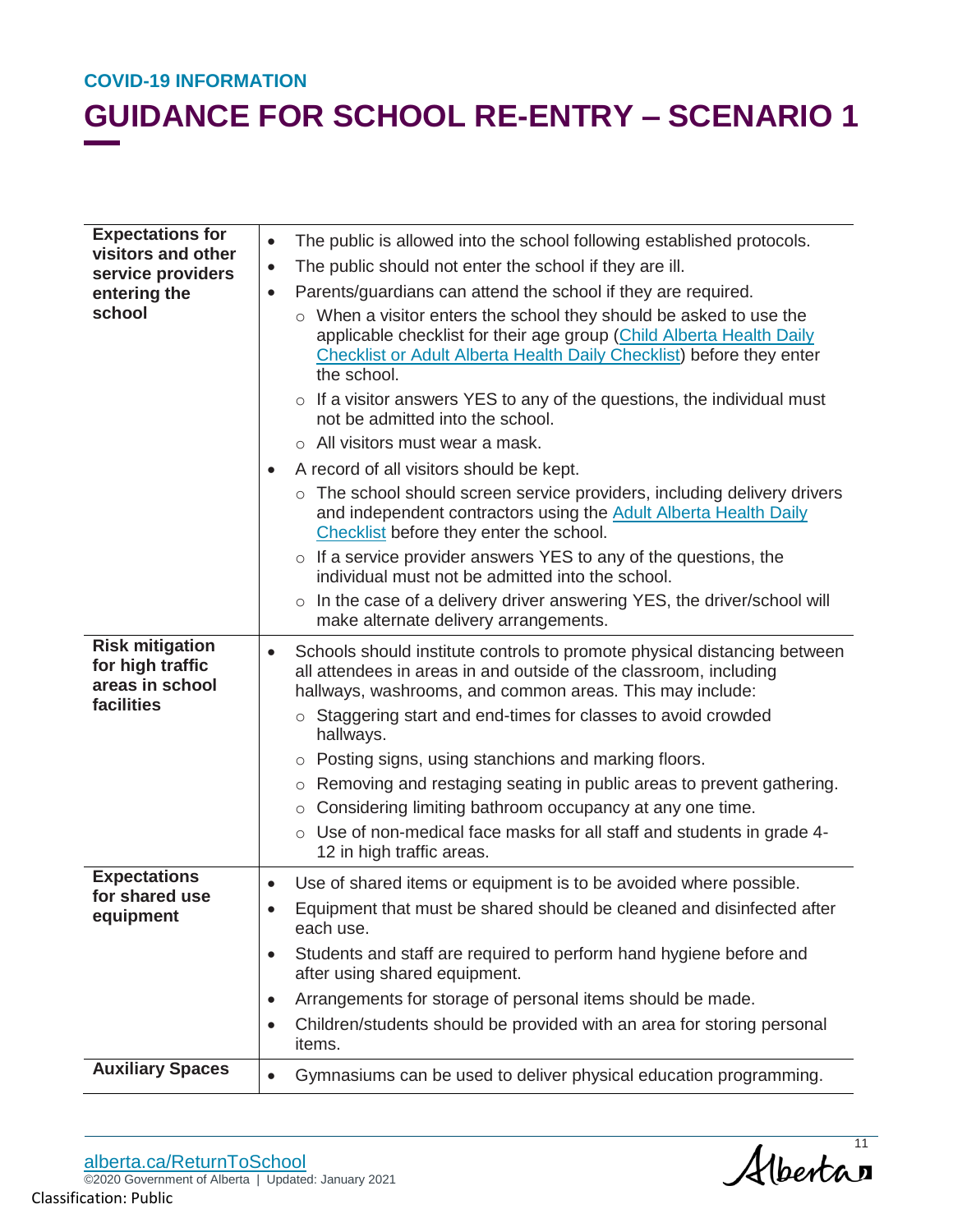## **GUIDANCE FOR SCHOOL RE-ENTRY – SCENARIO 1**

|                      |           | o When possible physical education should be done outside instead of<br>inside as the risk of transmission is more likely to occur indoors rather<br>than outdoors. Follow the Guidance for sport, physical activity and<br>recreation.                                                                                                                                  |
|----------------------|-----------|--------------------------------------------------------------------------------------------------------------------------------------------------------------------------------------------------------------------------------------------------------------------------------------------------------------------------------------------------------------------------|
|                      |           | o For physical education classes, administrators and teachers should,<br>where possible, choose activities or sports that support physical<br>distancing (e.g., badminton over wrestling).                                                                                                                                                                               |
|                      |           | For extra-curricular school sports that involve or require multiple<br>$\circ$<br>participants/players and where it is not possible to maintain a physical<br>distance of 2 metres from other participants/players, the individuals in<br>the group should form a cohort. It is recommended that individuals<br>limit the number of cohorts/mini-leagues they belong to. |
|                      |           | o Individual schools/school boards or organizations may have policies<br>that set limits on the number of extra-curricular activity cohorts that<br>participants belong to.                                                                                                                                                                                              |
|                      |           | $\circ$ Sport cohorts should be maintained during transportation to and from<br>any external site. Combining cohorts for the purpose of transportation<br>is not recommended (e.g., two teams sharing the same bus).                                                                                                                                                     |
|                      |           | o For additional information on sports, please refer to the Guidance for<br>sport, physical activity and recreation.                                                                                                                                                                                                                                                     |
|                      |           | Consider using auxiliary space such as gyms and libraries to deliver<br>education program to aid in physical distancing.                                                                                                                                                                                                                                                 |
|                      |           | Equipment that is shared should be cleaned and disinfected before and<br>after each use, or users should perform hand hygiene before and after<br>each use.                                                                                                                                                                                                              |
|                      | $\bullet$ | School assemblies or other large gatherings (e.g., concerts or dances)<br>must be avoided. Virtual options should be offered instead of in person<br>gatherings.                                                                                                                                                                                                         |
| <b>Food Services</b> | $\bullet$ | Activities that involve the sharing of individual food items between<br>students or staff should not occur (e.g., pot luck).                                                                                                                                                                                                                                             |
|                      |           | $\circ$ Classes that teach food preparation may occur as long as students<br>follow general precautions, such as ensuring hand hygiene,<br>respiratory etiquette, wearing non-medical face masks, maintaining 2<br>metres physical distancing and avoiding handling common or shared<br>serving utensils or cookware.                                                    |
|                      |           | $\circ$ Any food prepared during a class that teaches food preparation<br>should be served by a designated person. Students should follow<br>physical distancing measures while eating and during food<br>preparation.                                                                                                                                                   |
|                      |           | For classroom meals and snacks:                                                                                                                                                                                                                                                                                                                                          |

alberta.ca/ReturnToSchool ©2020 Government of Alberta | Updated: January 2021 Classification: Public

Albertan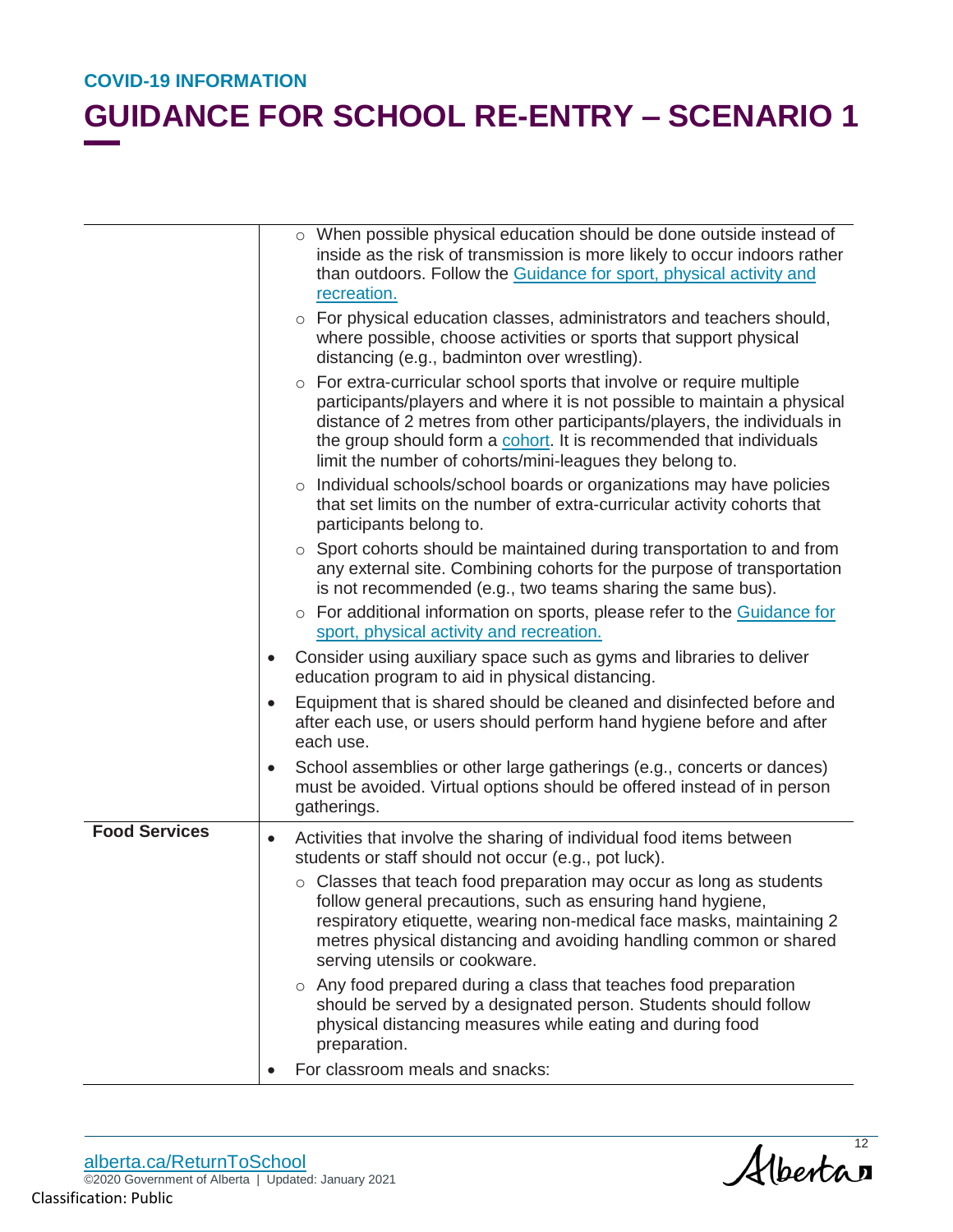|                                        | o No self-serve or family-style meal service. Instead, switch to pre-<br>packaged meals or meals served by designated staff.                                                                                                                                                                                                                                                                       |
|----------------------------------------|----------------------------------------------------------------------------------------------------------------------------------------------------------------------------------------------------------------------------------------------------------------------------------------------------------------------------------------------------------------------------------------------------|
|                                        | $\circ$ Food provided by the family should be stored with the student's<br>belongings.                                                                                                                                                                                                                                                                                                             |
|                                        | $\circ$ Close off the food preparation areas that could be accessed by<br>students/children, non-designated staff, or essential visitors.                                                                                                                                                                                                                                                          |
|                                        | $\circ$ Ensure that food-handling staff practice meticulous hand hygiene and<br>are excluded from work if they are symptomatic.                                                                                                                                                                                                                                                                    |
|                                        | o Students/children should practice physical distancing while eating.                                                                                                                                                                                                                                                                                                                              |
|                                        | $\circ$ There should be no common food items (e.g., salt and pepper<br>shakers, ketchup).                                                                                                                                                                                                                                                                                                          |
|                                        | $\circ$ Utensils should be used to serve food items (not fingers).                                                                                                                                                                                                                                                                                                                                 |
|                                        | $\circ$ If a school is using a common lunchroom and when possible<br>staggering lunch times, ensure that all surfaces of the tables and<br>chairs (including the underneath edge of the chair seat) are cleaned<br>and disinfected after each use.                                                                                                                                                 |
|                                        | Food service program (e.g., Cafeteria) establishments should follow the<br>Alberta Health restaurant guidance posted here.                                                                                                                                                                                                                                                                         |
|                                        | $\circ$ Use alternate processes to reduce the numbers of people dining<br>together at one time.                                                                                                                                                                                                                                                                                                    |
|                                        | $\circ$ Remove/rearrange dining tables to maintain physical distancing.                                                                                                                                                                                                                                                                                                                            |
|                                        | o Place tape or other markings on floors to maintain a physical<br>distancing of 2 metres.                                                                                                                                                                                                                                                                                                         |
|                                        | $\circ$ Stagger meal service times to reduce the numbers of people present<br>at any one time.                                                                                                                                                                                                                                                                                                     |
|                                        | $\circ$ Adapt other areas to serve as additional dining space to increase<br>spacing among persons in the same room.                                                                                                                                                                                                                                                                               |
|                                        | ○ Do not use buffets. Instead, switch to pre-packaged meals or meals<br>served by staff.                                                                                                                                                                                                                                                                                                           |
|                                        | Dispense cutlery, napkins and other items to students/children, rather<br>than allowing them to pick up their own items.                                                                                                                                                                                                                                                                           |
| <b>Responding to</b><br><b>Illness</b> | Staff members, parents, and children/students should not enter the<br>$\bullet$<br>school if they have symptoms of COVID-19.                                                                                                                                                                                                                                                                       |
|                                        | Schools should develop procedures to address staff that become<br>$\bullet$<br>symptomatic during the school day to allow that staff member to<br>isolate/leave the school for the time recommended by the Chief Medical<br>Officer of Health and Alberta Health Services. The staff member should<br>be encouraged to access COVID-19 testing by accessing the AHS<br><b>Online Testing tool.</b> |

Albertan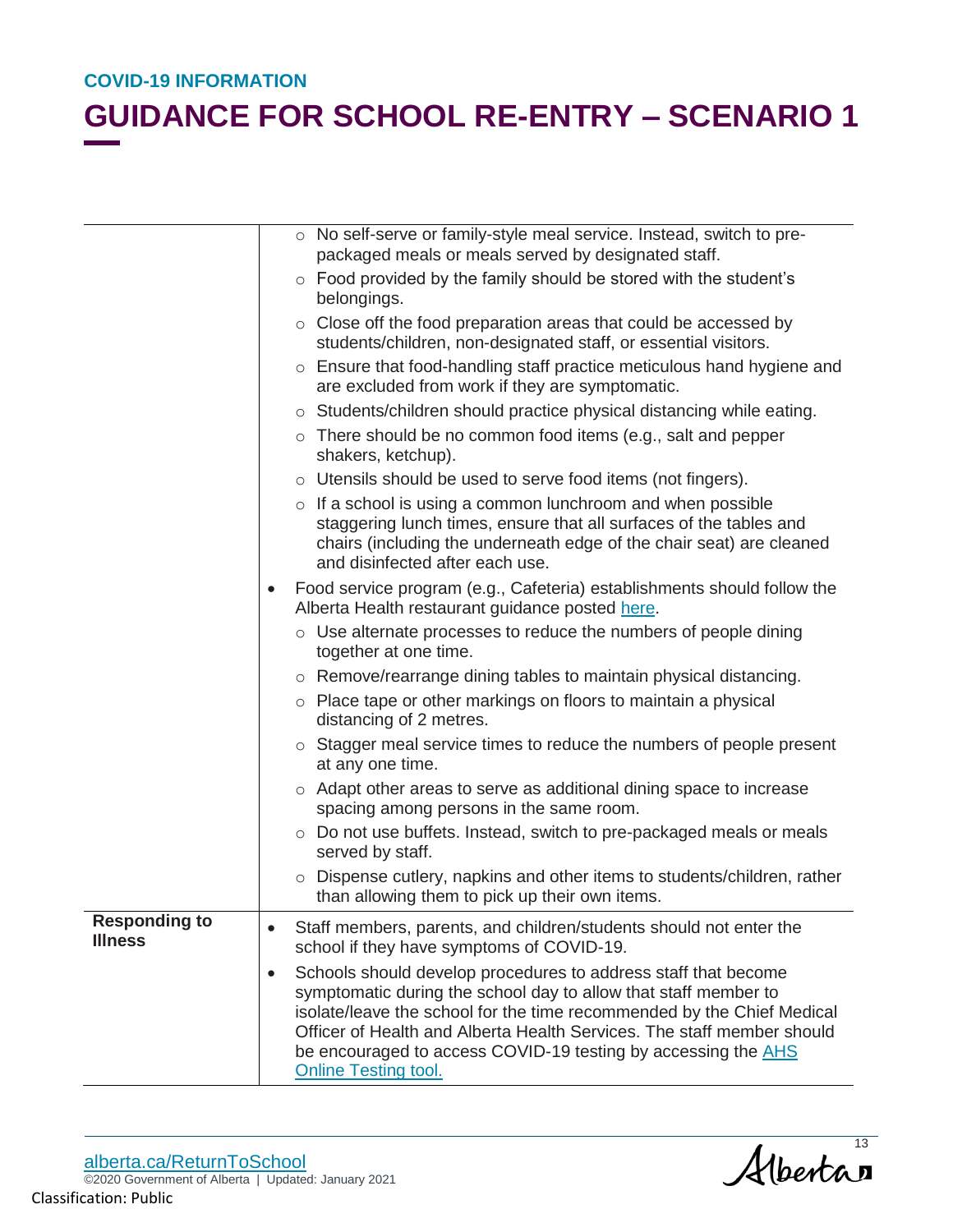- If a child/student develops symptoms while at the school, the child/student should be asked to wear a non-medical mask if they are able to, and be isolated in a separate room. The parent/guardian should be notified to come and pick up the student immediately. If a separate room is not available, the child/student should be kept at least 2 metres away from other children/students. The student should be encouraged to access COVID-19 testing by accessing the **AHS Online Testing tool.** 
	- o If the child/student requires close contact and care, staff can continue to care for the child/student until the parent is able to pick up the child/student. The student and staff must wear a mask and close interactions with the student that may result in contact with the student's respiratory secretions should be avoided. If very close contact is required and the child is young the staff member should also use a face shield or eye protection.
	- $\circ$  School staff will receive one reusable face shield for their use in the school, to be used at the discretion of the individual staff member. Plastic shields can help reduce exposure by protecting eyes, nose and mouth of the wearer from splashes and sprays of bodily fluids from other people. As face shields are not equivalent to masks, a mask must still be worn while wearing a face shield. Plastic shields should be cleaned after each use. Follow the manufacturer's instructions for cleaning and disinfection.
	- o Staff/students must wash their hands before donning a mask, before and after removing the mask (as per Alberta Health mask guidance), and before and after touching any items used by the child/student.
	- o All items the student touched/used while isolated must be cleaned and disinfected as soon as the child/student has been picked up. Out of an abundance of caution, items that cannot be cleaned and disinfected (e.g., paper, books, cardboard puzzles) should be removed from the classroom and stored in a sealed container for a minimum of 72 hours.
- Each school will receive two contactless thermometers to assist with managing student and staff health. Thermometer use will be at the discretion of the school authority.
- Schools must keep records of a student's known pre-existing conditions. If a student develops symptoms in or outside of the program that could be caused by COVID-19 or by a known pre-existing condition (e.g., allergies), the student should be tested for COVID-19 at least once to confirm that it is not the source of their symptoms before entering or returning to the school. Written confirmation by a physician that a student or staff member's symptoms are due to a chronic illness is not necessary.

Albertan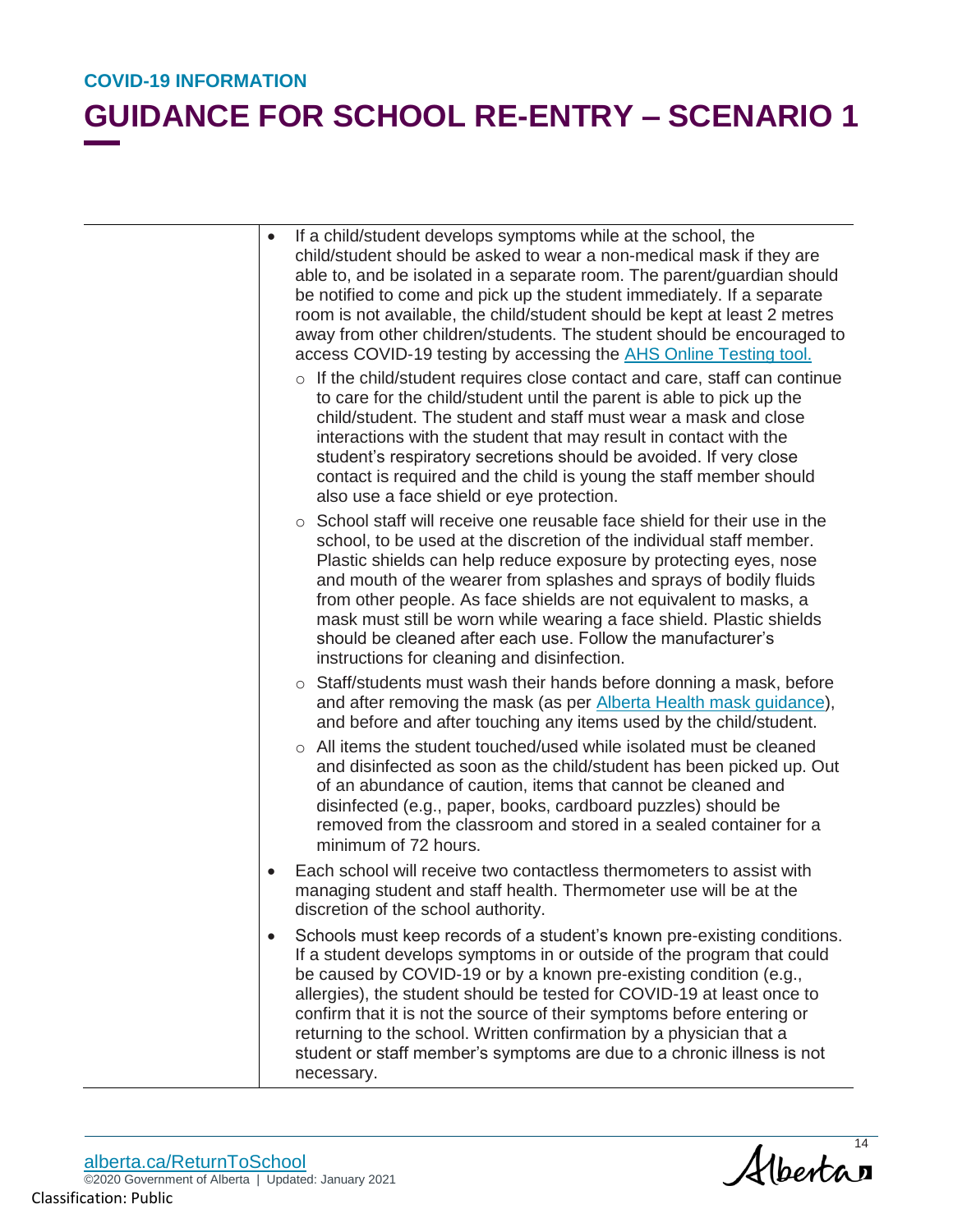|                                         | Please see Appendix D for management of adults and children who are<br>symptomatic and/or tested for COVID-19, as well as management of<br>their close contacts.                                                                                                                                                                                                      |
|-----------------------------------------|-----------------------------------------------------------------------------------------------------------------------------------------------------------------------------------------------------------------------------------------------------------------------------------------------------------------------------------------------------------------------|
|                                         | If a positive COVID-19 case is identified in the school population, Alberta<br>$\bullet$<br>Health Services Public Health will notify the superintendent who will<br>assist in contacting the school administration. For additional information<br>on COVID-19 in school settings, please refer to the Resource Guide for<br><b>COVID-19 Cases in School Settings</b> |
|                                         | Proof of a negative COVID-19 test result is not necessary for a student,<br>$\bullet$<br>teacher or staff member to return to school.                                                                                                                                                                                                                                 |
|                                         | If school authorities and/or school administrations have questions<br>$\bullet$<br>regarding COVID-19 planning, prevention and response, or have<br>concerns about high rates of absenteeism due to illness, please refer to<br>Appendix C for information on the AHS Coordinated Early Identification<br>and Response Team for Schools.                              |
| <b>Student</b><br><b>Transportation</b> | Parents and children/students should not be in the pick-up area or enter<br>$\bullet$<br>the bus if they have symptoms of COVID-19.                                                                                                                                                                                                                                   |
|                                         | The driver should be provided with a protective zone, which may<br>$\bullet$<br>include:                                                                                                                                                                                                                                                                              |
|                                         | $\circ$ 2 metre physical distance;                                                                                                                                                                                                                                                                                                                                    |
|                                         | o Physical barrier;                                                                                                                                                                                                                                                                                                                                                   |
|                                         | o Non-medical face mask; or                                                                                                                                                                                                                                                                                                                                           |
|                                         | $\circ$ Other.                                                                                                                                                                                                                                                                                                                                                        |
|                                         | Students should be assigned seats and a record of this seating plan<br>$\bullet$<br>should be kept in order to assist with contact tracing in the case of a<br>student being a case of COVID-19. Students who live in the same<br>household should be seated together.                                                                                                |
|                                         | Non-medical face masks are required for students in grades 4 through<br>$\bullet$<br>12.                                                                                                                                                                                                                                                                              |
|                                         | Non-medical face masks may be considered for students in grades K<br>$\bullet$<br>through 3, however they are not routinely recommended.                                                                                                                                                                                                                              |
|                                         | Schools should develop procedures for student loading, unloading and<br>transfers that support physical distancing of 2 metres between all<br>persons (except household members), when possible and may include:                                                                                                                                                      |
|                                         | Children/students start loading from the back seats to the front of bus.                                                                                                                                                                                                                                                                                              |
|                                         | o Where feasible, limit the number of students per bench unless from<br>the same household.                                                                                                                                                                                                                                                                           |
|                                         | Students from the same household may share seats.<br>$\circ$                                                                                                                                                                                                                                                                                                          |
|                                         | o Students start unloading from the front seats to the back of bus.                                                                                                                                                                                                                                                                                                   |

Albertan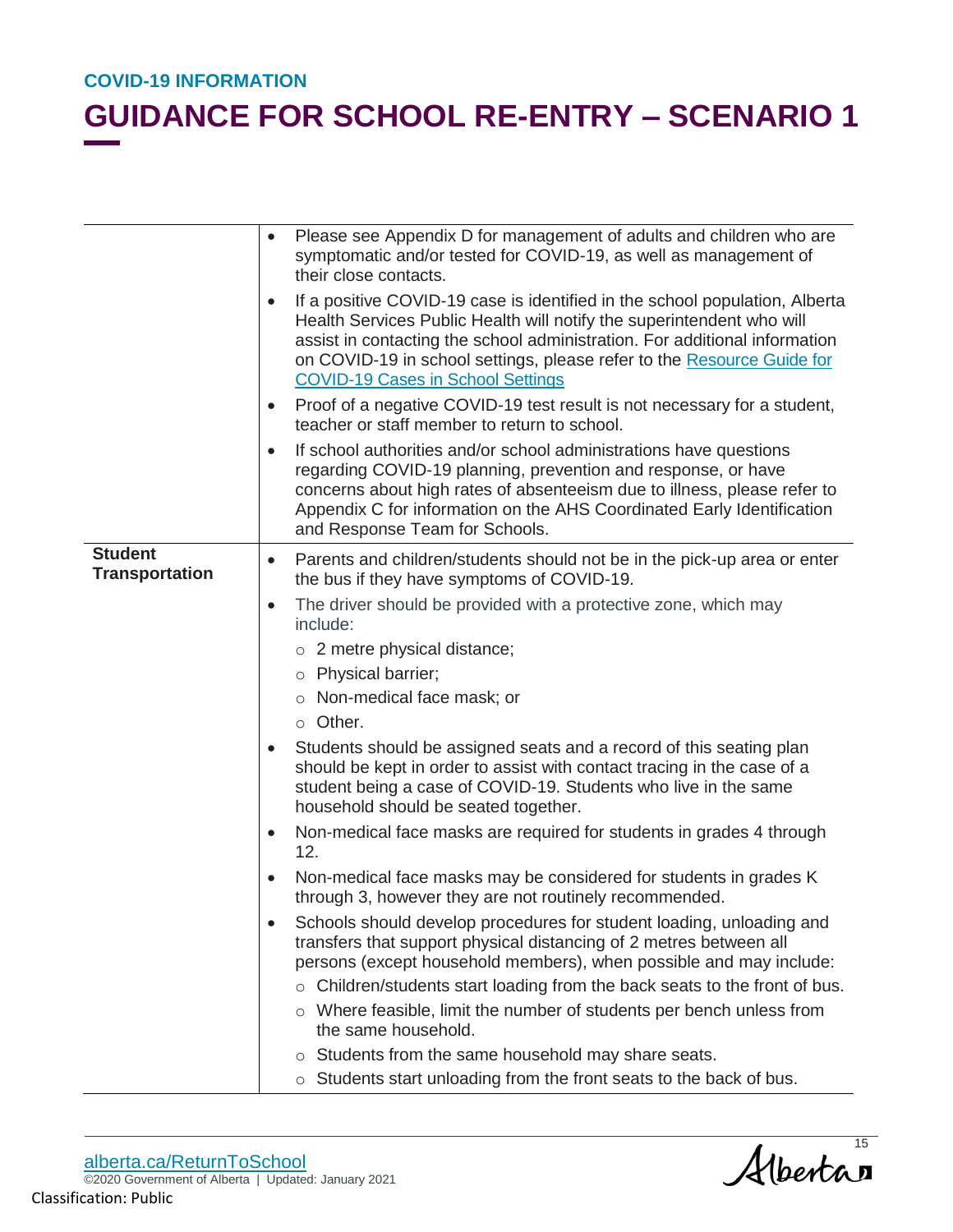|                                                                    | o If there are students from two schools on the same bus, it is<br>recommended to keep students from each school separated by 2<br>metres if possible.                                                                                                                           |
|--------------------------------------------------------------------|----------------------------------------------------------------------------------------------------------------------------------------------------------------------------------------------------------------------------------------------------------------------------------|
|                                                                    | A child who becomes symptomatic during the bus trip should be<br>$\bullet$<br>provided a mask if they are not already wearing one. The driver will<br>contact the school to make the appropriate arrangements to pick up the<br>child/student (see Responding to Illness above). |
|                                                                    | Bus cleaning and records:<br>$\bullet$                                                                                                                                                                                                                                           |
|                                                                    | $\circ$ Increase frequency of cleaning and disinfection of high-touch<br>surfaces, such as door handles, window areas, rails, steering wheel,<br>mobile devices and GPS prior to each run.                                                                                       |
|                                                                    | o It is recommended that vehicle cleaning logs be kept.                                                                                                                                                                                                                          |
| <b>Work Experience</b><br>and other Learning<br><b>Experiences</b> | Work experience may resume as long as the risk of infection is mitigated<br>$\bullet$<br>for all participants.                                                                                                                                                                   |
|                                                                    | If the work experience placement is in a workplace, the child/student is<br>$\bullet$<br>expected to follow health rules set out by the workplace which should<br>comply with the Workplace Guidance for Business Owners.                                                        |
|                                                                    | The time that individuals are in close contact should be kept to a<br>$\bullet$<br>minimum.                                                                                                                                                                                      |
|                                                                    | Use of shared items or equipment should be avoided. Equipment that<br>$\bullet$<br>must be shared should be cleaned and disinfected before and after each<br>use, AND users should perform hand hygiene before and after each<br>use.                                            |
|                                                                    | Sports practices and outdoor activities may proceed in accordance with<br>$\bullet$<br>sector specific guidance.                                                                                                                                                                 |
|                                                                    | For more guidance on sport, physical activity and recreation, refer to the<br>$\bullet$<br>Guidance for Sport, Physical Activity and Recreation.                                                                                                                                 |
| <b>International</b><br><b>Students/Programs</b>                   | Once Canada lifts travel restrictions and non-essential international<br>$\bullet$<br>travel resumes, international travel programs and international education<br>programs in Alberta can resume if quarantine requirements and public<br>health orders are followed.           |

alberta.ca/ReturnToSchool ©2020 Government of Alberta | Updated: January 2021 Classification: Public

Albertan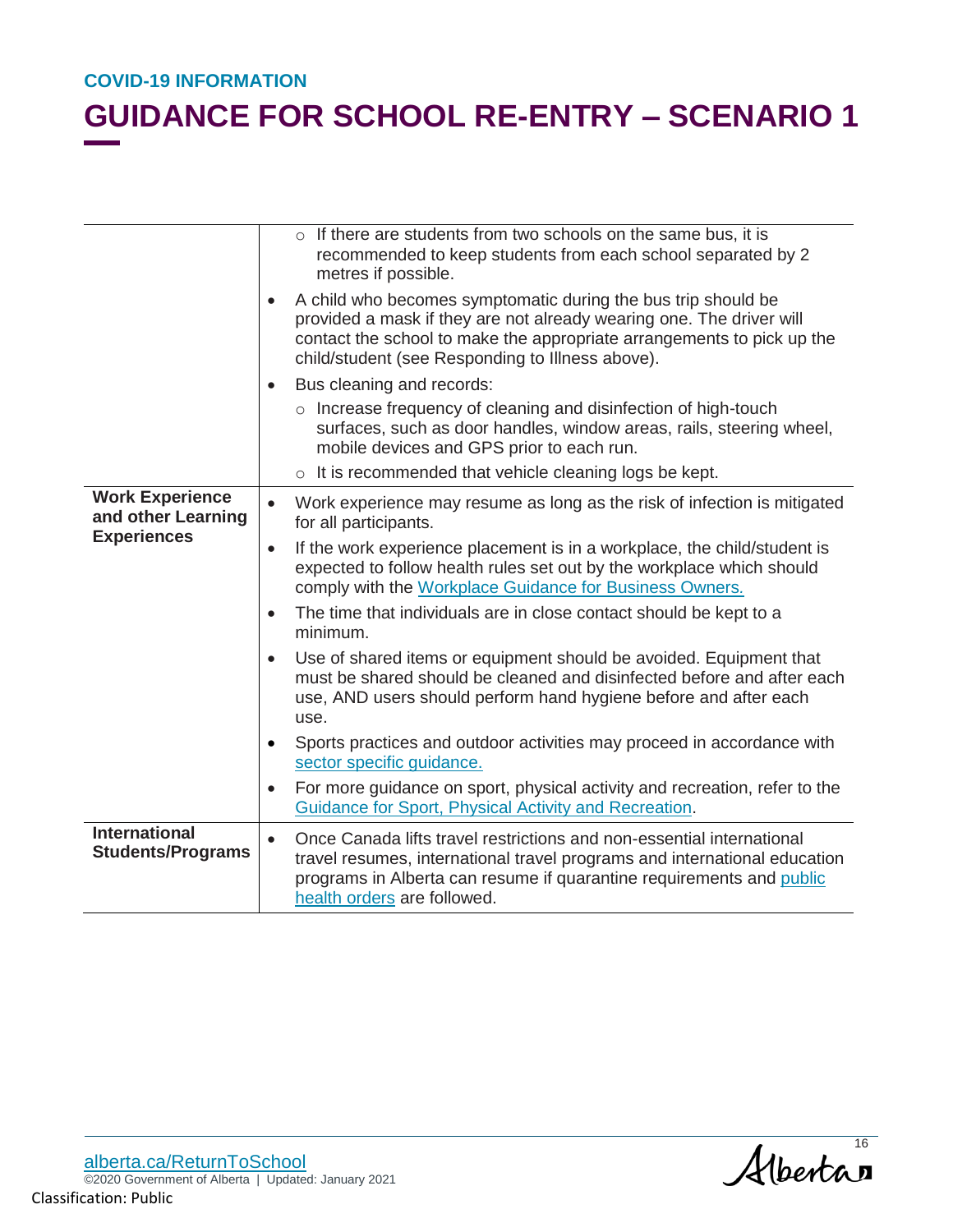### **GUIDANCE FOR SCHOOL RE-ENTRY – SCENARIO 1**

## Appendix A: Indigenous Services Canada – First Nations and Inuit Health Branch ENVIRONMENTAL PUBLIC HEALTH SERVICES Contacts

| <b>ISC-First Nations and</b><br><b>Inuit Health Branch</b><br><b>Environmental Public</b><br><b>Health Services</b> | <b>REGULAR BUSINESS HOURS</b><br>$8:00$ am $-4:00$ pm |              |
|---------------------------------------------------------------------------------------------------------------------|-------------------------------------------------------|--------------|
| <b>Edmonton Office</b>                                                                                              | Environmental<br><b>Public Health</b>                 | 780-495-4409 |
| <b>Tsuut'ina Office</b>                                                                                             | Environmental<br><b>Public Health</b>                 | 403-299-3939 |

Alberta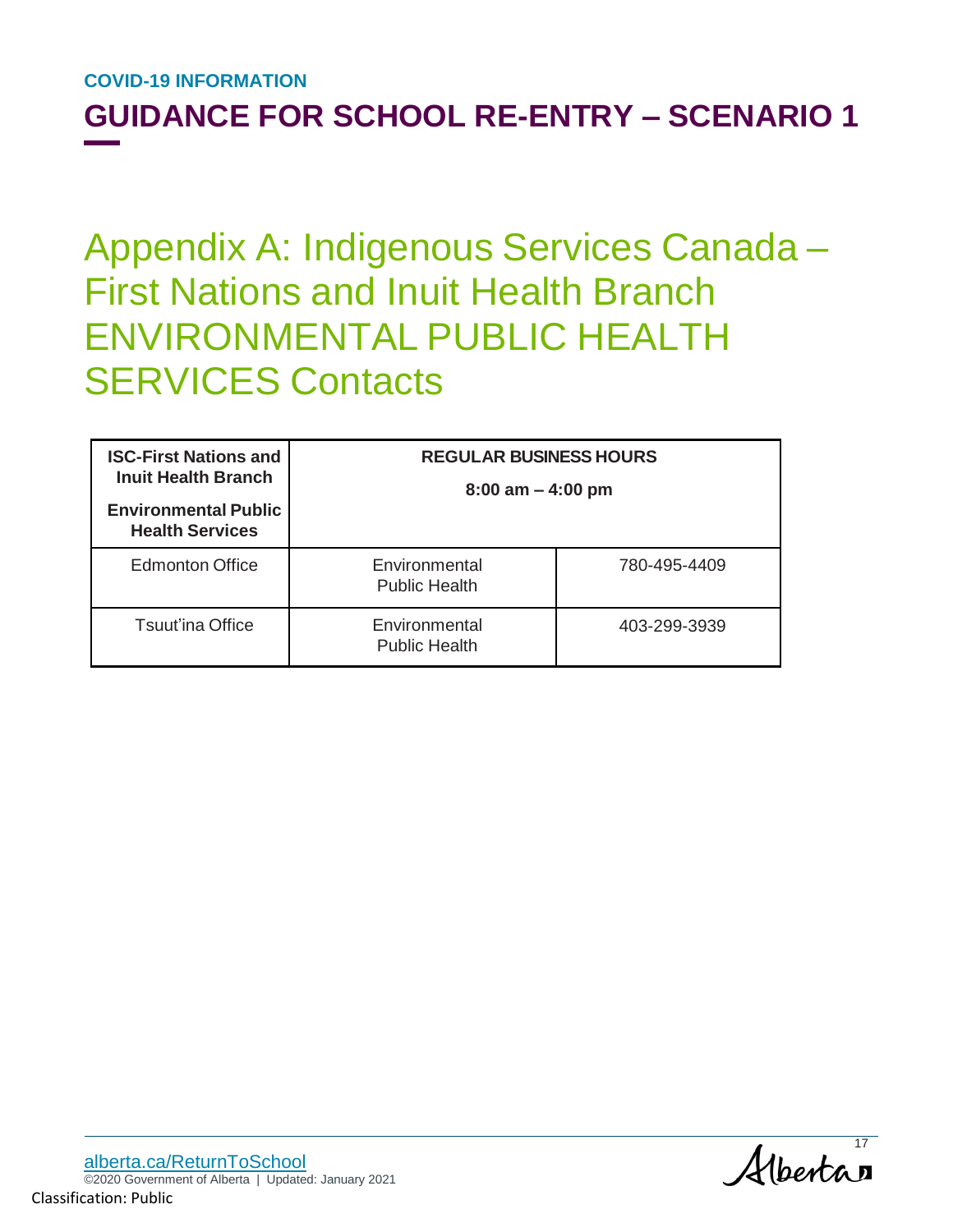## Appendix B: AHS Zone Environmental Public Health Contacts

*Portal link: https://ephisahs.albertahealthservices.ca/create-case/*

| <b>ZONE</b>          | <b>CONTACT EMAIL ADDRESS</b>            | <b>PHONE NUMBERS FOR</b><br><b>MAIN OFFICE</b> |
|----------------------|-----------------------------------------|------------------------------------------------|
| Calgary Zone         | calgaryzone.environmentalhealth@ahs.ca  | Calgary                                        |
|                      |                                         | 403-943-2288                                   |
| Central Zone         | centralzone.environmentalhealth@ahs.ca  | <b>Red Deer</b>                                |
|                      |                                         | 403-356-6366                                   |
| <b>Edmonton Zone</b> | edmontonzone.environmentalhealth@ahs.ca | Edmonton                                       |
|                      |                                         | 780-735-1800                                   |
| North Zone           | northzone.environmentalhealth@ahs.ca    | <b>Grande Prairie</b>                          |
|                      |                                         | 780-513-7517                                   |
| South Zone           | she.southzoneeph@ahs.ca                 | Lethbridge                                     |
|                      |                                         | 403-388-6689                                   |

Albertan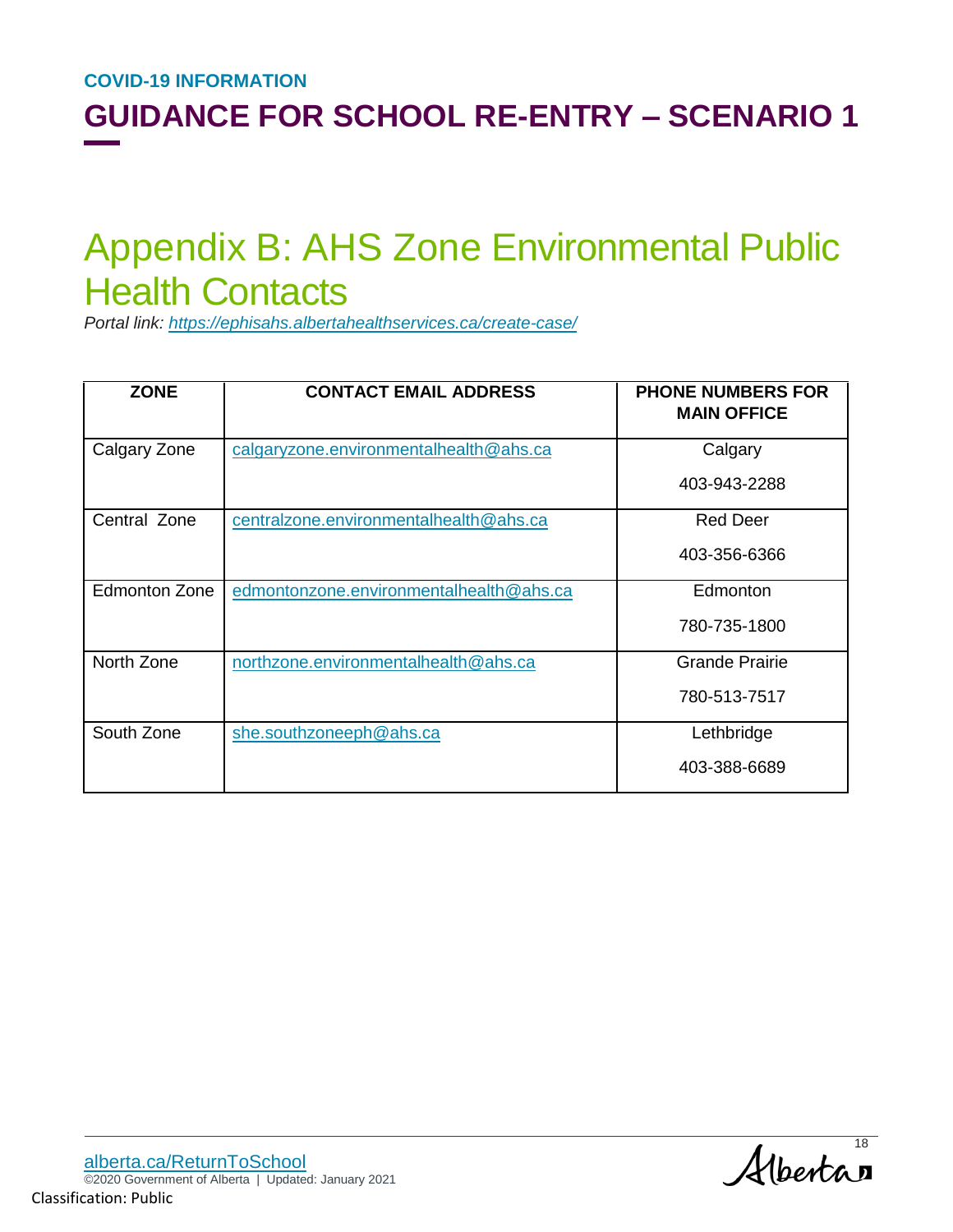## Appendix C: AHS Coordinated Early Identification and Response Team for Schools Contact Information

The AHS Coordinated Early Identification and Response (CEIR) team is available to school administrators and school authorities who want to reach AHS for guidance or decision making support. If schools do not have an AHS contact who they are currently working with, or are unsure of who to call, the team can be reached at:

| <b>ZONE</b> | <b>CONTACT PHONE NUMBER</b> |
|-------------|-----------------------------|
| All Zones   | 1-844-343-0971              |

**Please note:** this phone number is **only to be used by school administrators and school authorities** for guidance or decision making support. This number is not to be distributed to be used by parents/guardians, students or staff. **For individual health advice, parents/guardians, students and staff can be directed to call Health Link at 811.**

Alberta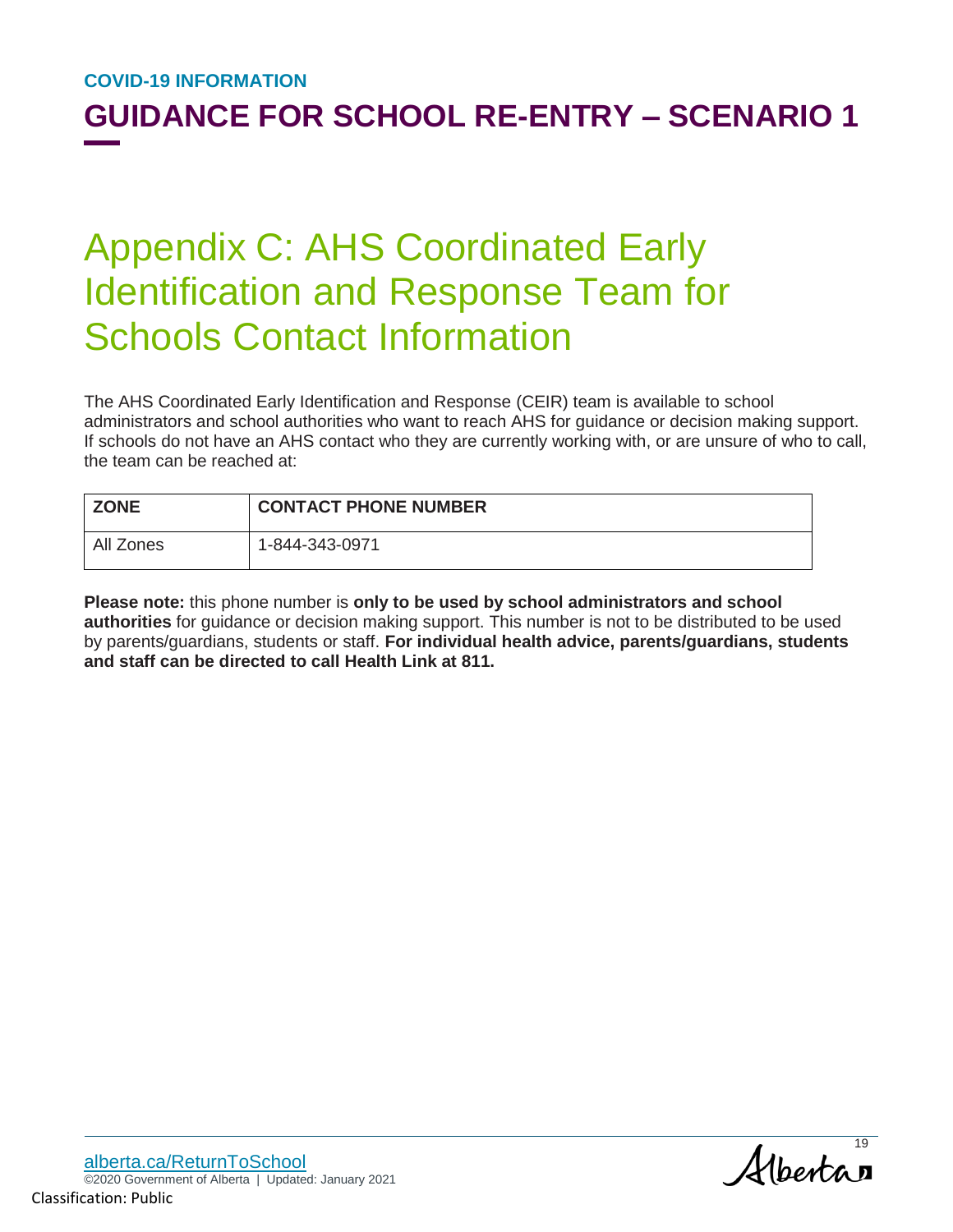## Appendix D: Management of children who are tested for COVID-19

| <b>Symptoms</b> | COVID-19<br>Test<br><b>Result:</b> | <b>Management of Individual:</b>                                                                                                                                                                                                                                                                                                                                       | <b>Management of</b><br><b>Individual's Close</b><br>Contacts*:                                                                                                                                                            |
|-----------------|------------------------------------|------------------------------------------------------------------------------------------------------------------------------------------------------------------------------------------------------------------------------------------------------------------------------------------------------------------------------------------------------------------------|----------------------------------------------------------------------------------------------------------------------------------------------------------------------------------------------------------------------------|
| Symptomatic     | Positive                           | Isolate for a minimum 10 days or until<br>symptoms have improved AND afebrile for 24<br>hours, without the use of fever-reducing<br>medications, whichever is longer.                                                                                                                                                                                                  | Quarantine for 14 days<br>from last exposure.                                                                                                                                                                              |
|                 | Negative                           | Stay home until symptoms resolve.                                                                                                                                                                                                                                                                                                                                      | No quarantine required.                                                                                                                                                                                                    |
|                 |                                    | <b>Except</b> if identified as a close contact of a<br>confirmed case: Quarantine for 14 days since<br>the last exposure (even with negative result).                                                                                                                                                                                                                  |                                                                                                                                                                                                                            |
|                 | Not tested                         | If symptoms include fever, cough, shortness of<br>breath or loss of sense of taste/smell: Isolate for<br>a minimum for 10 days or until symptoms have<br>improved AND afebrile for 24 hours, without the<br>use of fever-reducing medications, whichever is<br>longer.<br>Except if identified as a close contact of a<br>confirmed case: Quarantine for 14 days since | No quarantine required.<br><b>Except</b> if symptomatic<br>individual identified as a<br>close contact of a<br>confirmed case: Close<br>contacts of this individual<br>should quarantine for 14<br>days from last exposure |
|                 |                                    | the last exposure.                                                                                                                                                                                                                                                                                                                                                     | to this individual.                                                                                                                                                                                                        |
|                 |                                    | If other symptoms (chills, sore throat/painful<br>swallowing, runny nose/congestion, feeling<br>unwell/fatigued, nausea/vomiting/diarrhea,<br>unexplained loss of appetite, muscle/joint<br>aches, headache or conjunctivitis):                                                                                                                                        | No quarantine required.                                                                                                                                                                                                    |
|                 |                                    | • ONE symptom: stay home, monitor for 24h.<br>If improves, return when well enough to go<br>(testing not necessary).<br>. TWO symptoms OR ONE symptom that<br>persists or worsens: Stay home until<br>symptom(s) resolve (testing recommended<br>but not required).                                                                                                    |                                                                                                                                                                                                                            |
|                 |                                    | Except if identified as a close contact of a<br>confirmed case: Quarantine for 14 days since<br>the last exposure.                                                                                                                                                                                                                                                     |                                                                                                                                                                                                                            |
| Asymptomatic    | Positive                           | Isolate for a minimum of 10 days from the<br>collection date of the swab.                                                                                                                                                                                                                                                                                              | Quarantine for 14 days<br>from last exposure.                                                                                                                                                                              |
|                 | Negative                           | No isolation required. Except if identified as a<br>close contact of a confirmed case: Quarantine<br>for 14 days since the last exposure (even with<br>negative result).                                                                                                                                                                                               | No quarantine required.                                                                                                                                                                                                    |